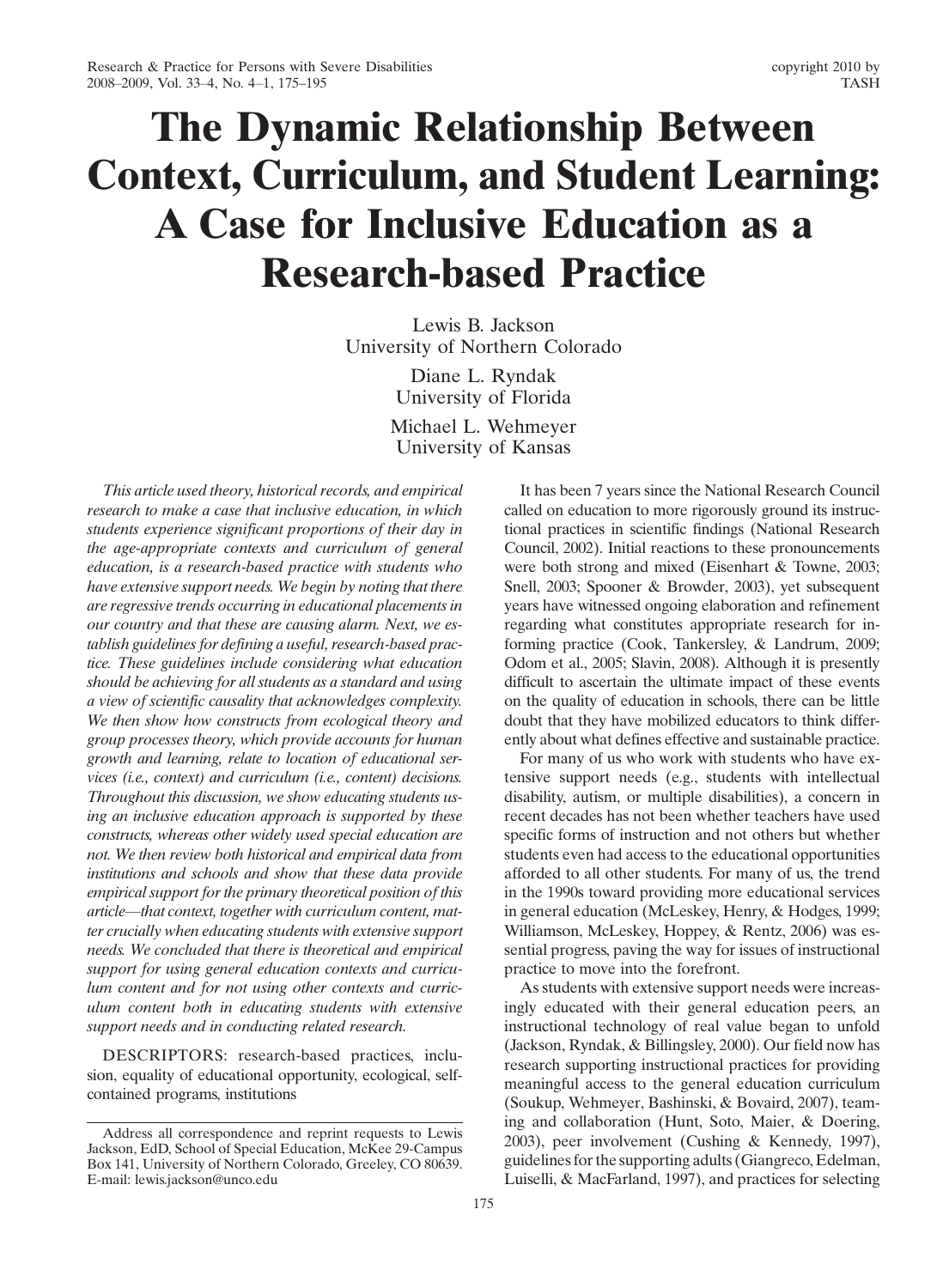and adapting age- and grade-appropriate curriculum content (Copeland, Hughes, Agran, Wehmeyer, & Fowler, 2002). With access to general education more assured and an instructional technology evolving, the task of identifying those instructional methods that are researchbased could now take priority.

However, this logical next step is, in our opinion, at risk. We have seen from our own experiences a regression in placement practices for many students with extensive support needs. There is also research supporting this contention, revealing, regrettably, that fewer students are now experiencing integrated participation in general education settings (Smith, 2007; Williamson et al., 2006). The reasons for this are myriad; however, a factor that warrants discussion as contributing to this regression is the increasing acceptance of, or resignation toward, a selfcontained setting as a viable placement for students with "severe disabilities."

In this article, we provide evidence suggesting that this trend is antithetical to the goal of using scientifically demonstrated practices with students who have extensive support needs. We begin by offering three overarching concepts to guide our inquiry, focusing on the purposes of schooling, equity in educational opportunity, and the presumption of competence. In a second section, we identify the primary parameters that define educational practices with students who have extensive support needs, and we use these parameters to delineate five approaches to educational practice that are employed in our field. In the next major section, we briefly examine conceptions of causality in science and education then offer theoretical constructs from ecological and group processes theories that can account for various forms of learning. We apply these constructs, along with the three overarching concepts, to the five practice approaches. Then, we offer five theoretical learning mechanisms to build an even stronger case for the explanatory value and utility of the proposed theoretical constructs. Because the provided theoretical perspective predicts significant and unalterable outcome differences when children are educated together in general education versus in separate settings, in a fourth major section, we survey historical and empirical research to see whether it supports this proposition for persons with extensive support needs. In the fifth and concluding section, we explore the implications of this overview of theory and research on how we should proceed, given the trend toward increased reliance on selfcontained and separate settings described previously.

## **Overarching Concepts**

Instructional practice research is not about finding absolute truths that redefine how we understand the universe. Its purpose is more pragmatic: We wish to effectively educate our children so that they can achieve desired learning outcomes and later become successful adults, and we need to know how best to do this. Hence, the issue of what represents a "scientific finding" rests largely on whether practices are shown to be effective (Stanovich & Stanovich, 2003) and whether they cause no harm (Johnson, 2005).

In this type of research, individual studies narrow their inquiry to examining particular practices in isolation or in comparison to other practices, then other studies aggregate the many individual studies in a review or metaanalysis format to reach conclusions about the relative value and use of the practices that have been examined (Stanovich & Stanovich, 2003). Sometimes, researchers may relate their findings to a theoretical framework (e.g., behavioral theory) as this may enhance their meaningfulness by linking them with probable sources of causation (Murphy, Cooper, Hollon, & Fairburn, 2009).

A summary of findings that focuses on effect size and (possibly) relevance to theory is a necessary but insufficient condition for most research consumers. Instructional practices do not occur in a vacuum: there must be an explicit relationship with real-world problems and goals. Practitioners and others who are expected to use this research must determine whether a set of findings informs their efforts to achieve authentic benefit for children and youth in schools. We propose that there are three overarching concepts that should be considered when addressing the potential benefits of scientific theories and findings when applied to educational ends. First, they must contribute to our understanding of how to achieve the purposes of schooling. Second, they must contribute to, or not detract from, efforts to realize equity in educational opportunity. Third and finally, they must not contribute to proposing differences in the educational needs of a designated group of children, when such a presumption might adversely affect the educational experiences provided to these children. The latter will be framed using the language of "presumed competence." These three concepts are examined and defined below.

#### The Purposes of Schooling

Egan (2008) noted that it was Bertrand Russell who "recognized that our current idea of education involves" three different purposes  $(p, 9)$ : (a) socialization, defined as promoting the assimilation of cultural traditions and a society's social roles; (b) academics, defined as teaching the codes and the learning processes associated with literacy; and (c) individuation, defined as configuring educational processes to enhance individual growth. Others (e.g., Goodlad, 1990) have taken similar positions on the purposes of schooling, but they have emphasized a twopronged approach: socialization and acquisition of the academic knowledge of one's culture.

Our scan of the contemporary educational landscape suggests two emerging emphases in education—one for education about diversity and another for literacy education. When taken together with the purposes of education described above, we posit that today's schools have three primary purposes that must be considered when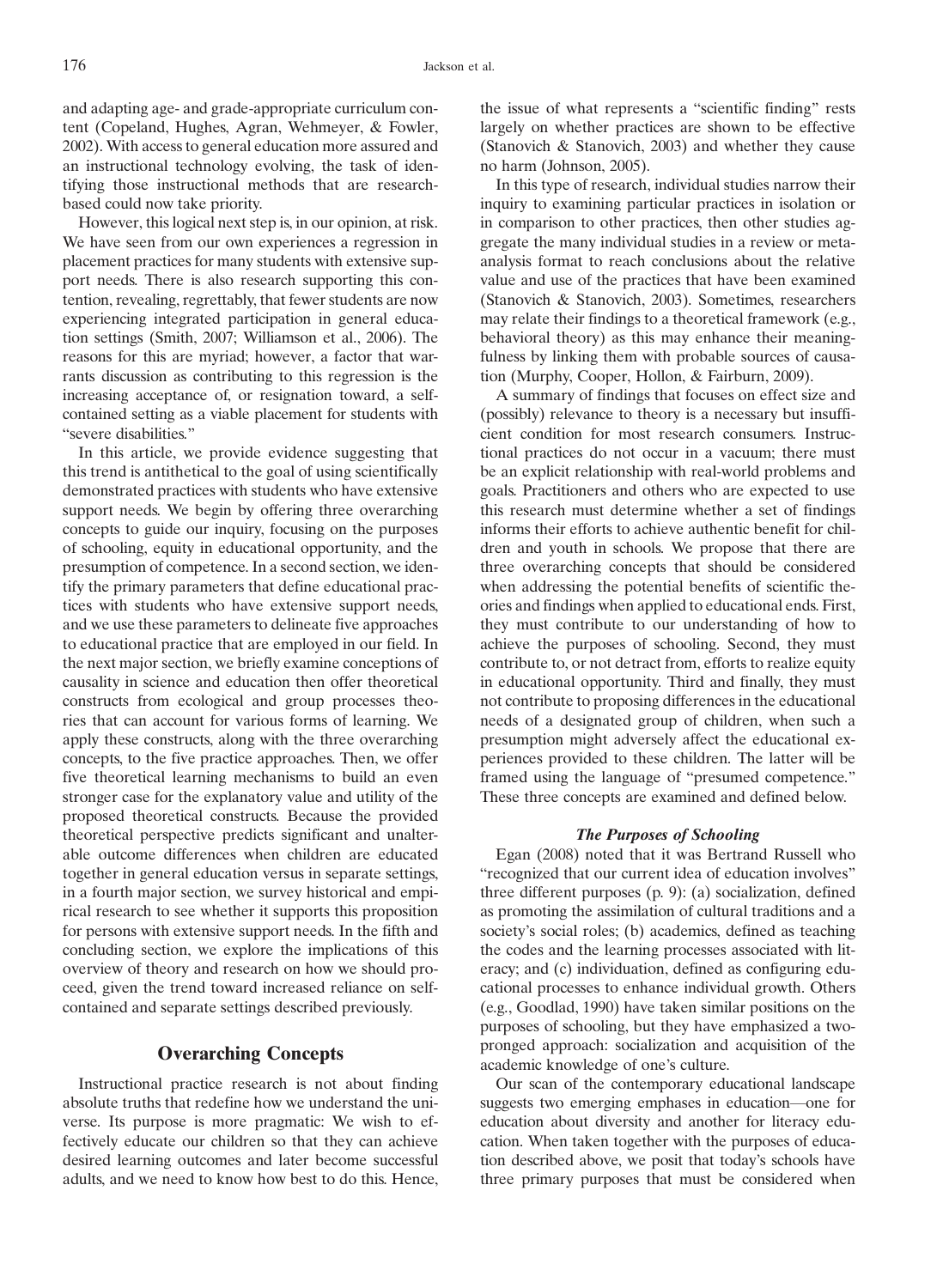delineating educational outcomes for students, including students with extensive support needs. The first purpose of schooling is to promote socialization, with children learning not only what is socially and linguistically expected of them at certain ages but also what will be expected of them at later ages and into adulthood. The second purpose is to enhance enculturation/acculturation, with children learning the content knowledge of their own society as well as selected content knowledge of other societies. The third and final purpose is to facilitate the learning of our codes of representation, with children acquiring the symbols that make communication, reading, and mathematics possible. These three purposes, viewed collectively, represent the first of the three concepts that we will employ in our examination of how scientific theory and research should inform educational practice.

#### **Equity of Opportunity in Education**

Darling-Hammond (2007) has argued that we are experiencing a decline in educational equity, and she argues that the way this decline is dealt with in coming years will determine in large measure the future well being of our country. Although her remarks were concerned primarily with poverty and race, they also apply to disability.

In relation to the meaning and foundations of equity, Alexis de Tocqueville (1805–1859) has been credited with first observing that American democracy encourages a social change process in which groups of citizens achieve access to previously denied opportunities via the renegotiation of "social compacts" (e.g., Achenbaum, 1998, p. 15). The development of special education in this century illustrates this process (Artiles  $\&$  Bal, 2008), but its development has also revealed another problem that can arise when equity solutions are sought. Artiles and Bal (2008, p. 5) call this the dilemma of difference:

Do we treat all students the same, or do we make special accommodations for certain groups? Do we educate all groups of students considered different in the same program, or do we create separate programs for some of them?

In recent years, the concept of equity has been reconfigured by the courts in several affirmative action decisions, and this reconfiguration has implications for how we think about the dilemma of difference. Moses and Chang (2006) asserted that the issue of equity is now intertwined with the issue of diversity. They noted that, in some court decisions, achieving equity via removing barriers so that people of different groups can be educated together is not being viewed as a remedial action for those seeking relief; rather, it is being viewed as an educational action benefiting all, by increasing the heterogeneity of the student body. In other words, diversity is not just a solution to the problem of equity but it is a "pedagogical asset" of effective educational systems (Nasir, Rosebery, Warren, & Lee, 2006, p. 498).

Our view combines the major points offered in this section. When researchers apply science to educational practice, effectiveness by itself is an insufficient standard for ascertaining the value of a theory or a body of findings. Issues of equity must be brought into the equation to assure that research is contributing positively to decisions about educational practices. Moreover, diversity in student composition not only promotes equity but is also a benefit in its own right for all students. It is this perspective of equity that represents the second concept to be used in our examination of ways scientific theory and research should inform educational practice.

#### **Presuming Competence**

When educators view students through the lens of a disability label (e.g., severe disabilities, autism), they may be more apt to misjudge their capabilities and bar them from opportunities to learn what other students their age are learning (Jorgensen, McSheehan, & Sonnenmeier, 2007). Using language drawn form the physical sciences, this can result in a violation of the *precautionary principle* (Foster, Vecchia, & Repacholi, 2000). This principle holds that a "special" solution should not be applied to a problem if the application could result in more serious problems than if the special solution had been withheld.

The risks posed when disability labels affect educator perceptions of competency are being addressed by changes that are occurring in how disability is conceptualized internationally primarily because of the work of the World Health Organization (2001). Within their classification system, "disability" now is defined as a discrepancy of fit between the challenges posed by various life activities, which could include school curriculum, and a person's present capabilities rather than as a permanent limitation inherent to the person so classified.

Concerns for both the inappropriate denial of access to the learning opportunities provided to other students in schools and changing definitions of disability compel us to take a presumption of competence perspective when considering what constitutes an appropriate educational program for students with extensive support needs. This perspective requires that we start with a premise that a student can meet expectations associated with the education of typical peers rather than using the more prevalent starting point that their disability makes such an expectation inherently unrealistic. "Presuming competence," then, represents the final concept that we will use when examining how theory and research can inform educational practice.

# **Describing Parameters of Practice and Educational Approaches**

Patterns of educational service provision for students with extensive support needs vary greatly, and the changes in these patterns that have occurred over time have only been partially described (Dymond & Orelove, 2001).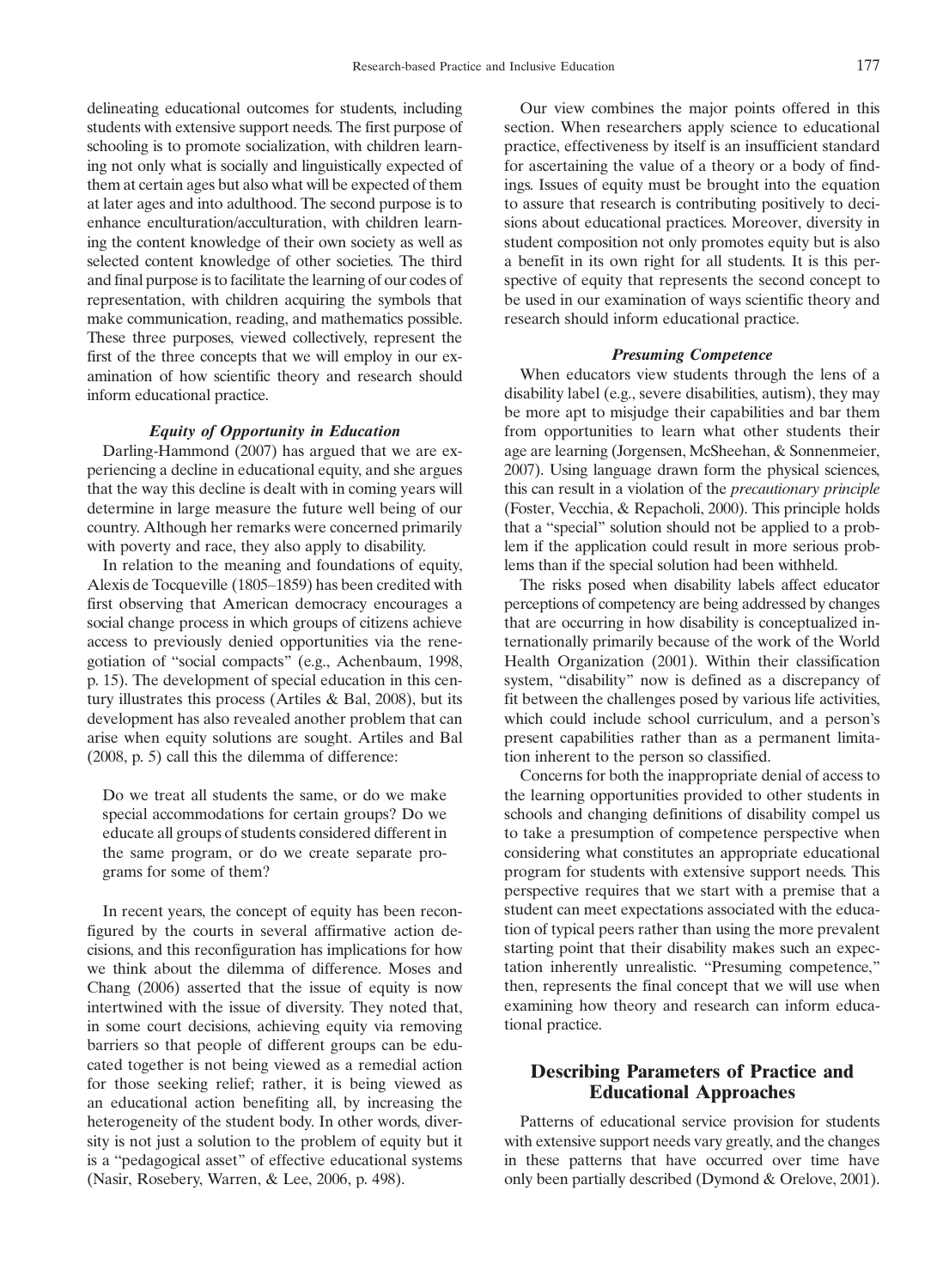Practices in a specific situation will have strong local determinants also, which can include state and local policies, the goals and leadership style of a school principal, the school building traditions, and the philosophy and disposition of a student's Individualized Educational Program team. The broad patterns of practices that do exist across our field appear to us as having origins in a dilemma that arose with the passage of PL 94-142 in 1975, so our discussion begins with the educational systems that existed before and subsequent to this law.

During the 19th and early 20th centuries, three distinct systems of education evolved in the United States, namely, "the common, the delinquent, and the special" (Richardson, 1994, p. 715). Richardson's (1994) analysis of trends during this period showed that a major stalwart of all modern education systems, compulsory education, emerged in the late 19th and early 20th centuries, but only after separate systems had been established and were legitimatized for students exhibiting "delinquent misconduct" or "mental and physical defects" (Richardson, 1994, p. 702, italics ours). Richardson argued that the significant debates about educational policy and practice that have come to define education today, such as compulsory education, were "narrowed" in these early times to the populations attending "the common school."

By not applying compulsory education and other educational standards to the other two systems, the professionals responsible for "training" students within these other systems were not obligated by law or by tradition to adopt the policies, the curriculum, or the standards of the common schools. Hence, when they existed at all, the educational activities provided specifically to students with extensive support needs were a potpourri of day care, self-care, and charity-guided activities, and they could vary widely from community to community without legal consequence.

Public Law 94-142 brought compulsory education to students with extensive support needs, and it added that such an education must be "appropriate." This, in effect, created a dilemma because there were no widely recognized approaches to providing educational services to these students, and certainly the idea of "appropriate" could be interpreted in a myriad of ways depending on local customs and practices. Exacerbating this dilemma was that although there were expectations for some "blending" (integration) of the students across these systems, Richardson (1994) has noted that the legislation of the late 20th century has affirmed the continuation of the three distinct systems: "the incorporation of delinquency and exceptionality within public education does not require the collapse of structures originally established for their separate confinement, care, and education" (Richardson, 1994, p. 710). Hence, after PL 94-142, special educators in collaboration with families were on their own to decide what an "appropriate education" looks like, and they were not obligated to consider lessons learned within general education about curriculum or instruction.

Given these beginnings, what has evolved in the last 30 years is a multitude of diverse approaches to service provision that largely can be characterized using two parameters: context and curriculum. These are the place where instruction should take place, and the scope and the type of content that should be taught, respectively. On the basis of these parameters, our review of the literature indicates that there are five approaches to practice that are used widely in the United States. As will be shown later in the next section, each is grounded in a particular view of scientific causation, and each presents a different stance on what constitutes an appropriate context-curriculum configuration. These are (a) the developmental approach, (b) the functional skills approach, (c) the community-based instruction approach, (d) the selfcontained general education curriculum approach, and (e) the inclusive general education approach. The nature of these five practice approaches will become evident in the next section.

# **Selected Theories Addressing Learning and** Development and How They Relate to the **Five Approaches**

This section examines theoretical constructs that offer explanations for how variables associated with the two parameters identified above—context and curriculum affect student learning in complex and enduring ways. The theoretical constructs that we will consider are derived largely from ecological theory and from theories about group processes. We propose that constructs derived from these theories, which are concerned with how social and physical environments influence behavior, may be particularly useful when examining ways that the place and content of instruction influence learning.

Because providing explanations for causation is a major way that a theory can inform practice, we begin with a discussion of causation-how it is represented in science, how it is applied in instructional practice research, and what concerns exist when causality is assigned to particular variables and not others. Next, we discuss how ecological and group processes theories can account for learning. As this discussion unfolds, the constructs of these theories are applied to the aforementioned five practice approaches, and the three overarching concepts (i.e., purposes of education, equity, and presuming competence) are brought to bear on our analysis. In a final subsection, five theoretical mechanisms of learning we offer that can help account for, and strengthen, the proposed relationships between context, curriculum, and learning.

## **Scientific Causation and Educational Practice**

Dear (2006) has described how conceptions of causality have changed as science has evolved. The science of 400 hundred years ago described the world as a mechanical universe, and causality was linked with how observed events directly affected other observed events. In contemporary scientific practices, more complex and dynamic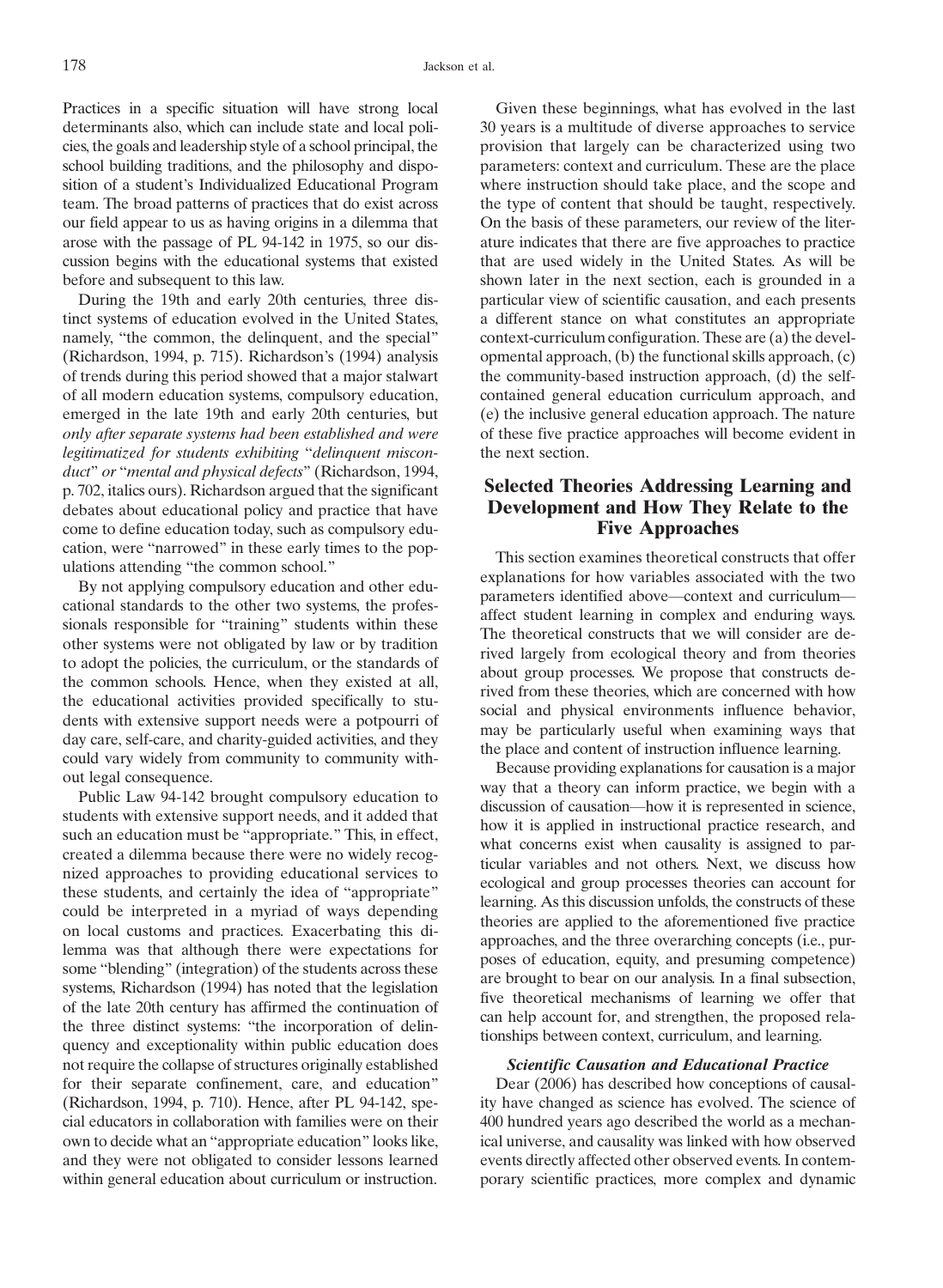explanations of causality have emerged, including explanations of how events with no visible connections in time and space are causally related to each other.

Instructional practice research often seems to express the perspective of the mechanical universe. Researchers and practitioners define cause and effect as "doing something" (i.e., instruction) to "cause" a discrete outcome (i.e., learning). This perspective fails to adequately take into account causation's true nature. Hence, relying exclusively on instructional methods grounded in this perspective can result in the neglect of other, less tangible causal agents that are potentially relevant to good instruction. These other sources of causation may even supersede in importance the discrete methods of instruction that are so readily manipulated.

Framing causation in relation to instruction as a complex and dynamic process permits us to consider how multifaceted variables related to context and curriculum can interact with each other, and with other aspects of instruction, to affect learning, especially when learning involves multiple and diverse outcomes over extended periods. In the next two sections, we showed how mapping out complex patterns of causation using theoretical constructs from ecological and group processes theories can alter our understanding of the conditions necessary for promoting learning and what constitutes effective instruction.

#### **Ecological Theory**

The term *ecology* "refers to a system of relationships among organisms and between organisms and their environments" (Weaver-Hightower, 2008, p. 208). A central principle of this theory is that *context* (i.e., features of the physical setting, the activities, the roles and contributions of the participants, the timing of events, and the interpersonal relationships) is causally related to behavior, and this has been a subject of study in psychology since the 1940s (Barker & Wright, 1978). The construct standing patterns of behavior came out of the early fieldwork of these ecological psychologists (Barker & Wright, 1978) who focused on characterizing how a particular "behavior setting" (e.g., going to a restaurant) exercised differential control over what participants did and did not do. The concept of standing patterns of behavior has a parallel concept in the field of disability-normalization (Wolfensberger, 1972). Emerging in the late 1960s, the concept of normalization asserts that people act more normally when in "normal" (i.e., typical) contexts, and that the inverse is true for atypical contexts.

## Ecology and early practices in our field

Prevailing theories of child development during the 1960s and 1970s focused on the child's constitution and expressed propensities in various skill domains (see Lerner, Wertlieb, & Jacobs, 2005). Hence, although the tenets of ecological theory and the practical wisdom of normalization could have suggested paying attention to the role of context when developing practice approaches, the scientific wisdom of the day led in a different direction. It emphasized instead the maturational patterns unfolding within the child, and how these patterns appeared causally related to the expression of important skills at later points in life. Within this scientific climate, after the passage of Public Law 94-142, one of the education field's first approaches to instructing students with extensive support needs used the ontogenetic perspective of human development (Illingworth, 1975; Stephens, 1977). This approach assigned a very large proportion of causality for child growth to a child's genetic constitution, and it designated the environment's role as primarily one of facilitating the emergence of the major milestones of growth. This approach used the cognitive, motor, and language domains of the birth-to-six period to delineate curriculum for students with extensive support needs, regardless of their chronological age.

Many in our field were quick to report that the target skills of such a developmental curriculum seemed to lack both meaningfulness and utility for all but the youngest students (Guess, Sailor, & Baer, 1977), and an approach to education that emphasized "functional" or "life" skills began to take shape (Guess et al., 1978). Using adaptive behavior testing to identify curriculum goals for students, the standard used in deciding what to teach was the criterion of ultimate functioning (Brown, Nietupski, & Hamre-Nietupski, 1976). This standard directed practitioners to set their sights on the skill needs of the "next environment," often interpreted to mean adult life. Not unlike the developmental approach, there were still terminal end points of behavioral expression (e.g., successfully washing hands, doing laundry), but direct instruction replaced facilitation in this approach as the way teachers could achieve changes in child competence.

In both of these approaches, the context of instruction was of little concern because learning was viewed as the "decontextualized" demonstration of specific target skills, and causation was assigned to the interaction of two variables: (a) learning processes within the child and (b) how the teacher facilitates, shapes, and rewards new behaviors. It is perfectly appropriate in both approaches to teach skills in isolation, followed by observing whether the child generalizes the use of the new skills into other, more relevant contexts, with or without additional training. There is also an a priori assumption in both approaches that appropriate curriculum for children and youth in special education who have extensive support needs is by definition the specialized curriculum content and sequences specific to the approach that is being used. Because general education settings do not focus on this content, placement in a general education setting would seem pointless and nonproductive to a teacher or administrator versed in, and committed to, either the developmental or the functional skills approach.

As suggested even in early research from applied behavior analysis (Stokes & Baer, 1977), absence of generalization of skills from instructional settings to real-world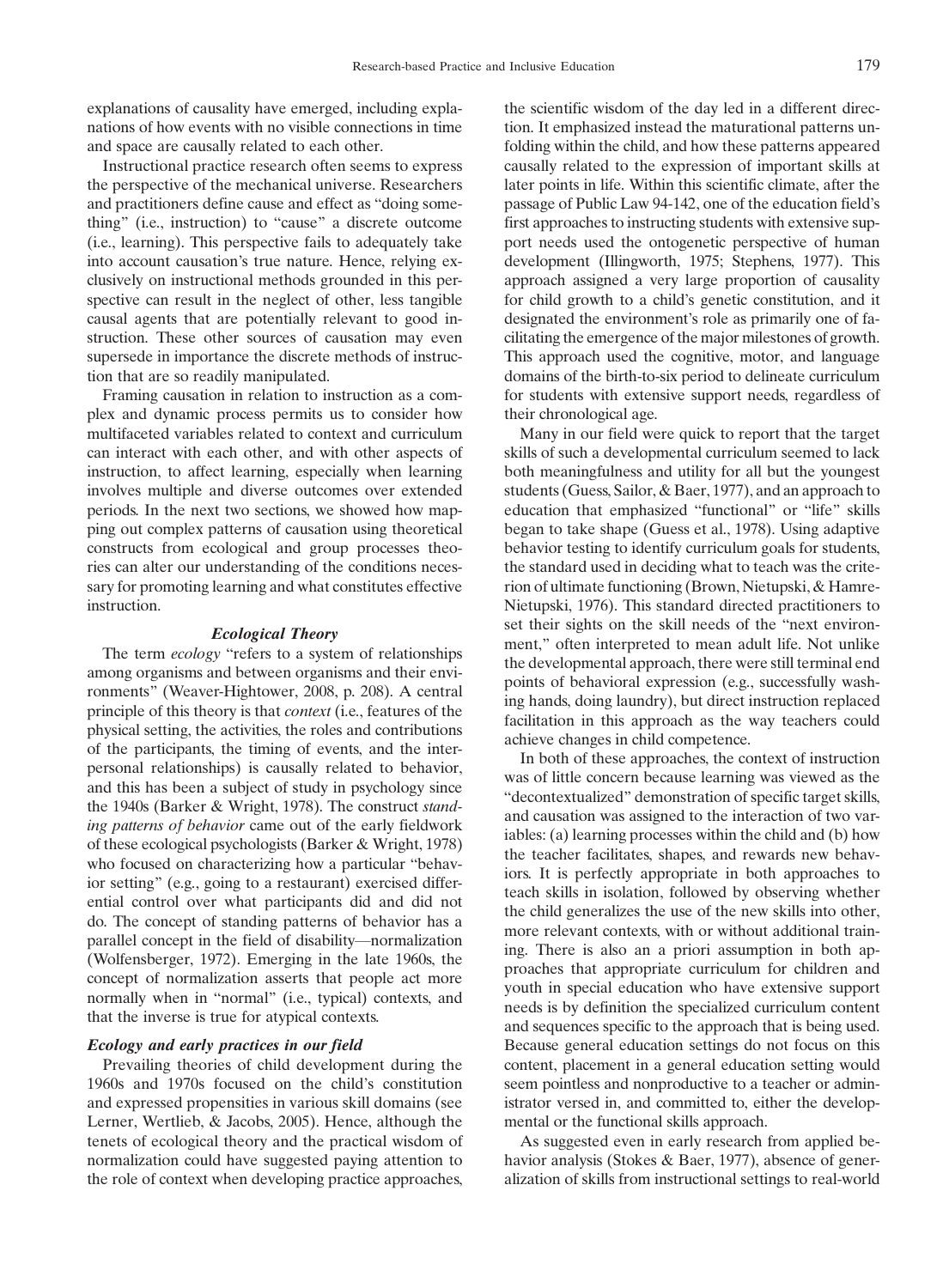settings has been a persistent problem with the functional skills approach. We suggested that this is one reason that professionals began to think differently about how instruction should occur. Accordingly, the emergence of community-based instruction in the late 1980s (Falvey, 1989) can be viewed as a watershed event, and it is at this point where we see principles of ecological theory as part of discussions of instruction (Nietupski & Hamre-Nietupski, 1987). Educators began to glimpse the possibility that stimulus control of "normal" behavior was associated with a complex interplay of context and behavioral expression; therefore, teaching in self-contained settings does not and cannot use the causal mechanisms inherent to natural contexts when building skill repertoires.

Yet, despite the advantages of this approach when contrasted with the developmental and functional skills approaches, the community-based approach remains short-sighted when viewed in relation to ecological theory. In practice, this approach tends to define context mostly in terms of a setting's physical properties and its task analyzed response requirements and has too little consideration of variables such as the patterns of behaviors of others in the environment, time of day or time of week, interpersonal relationships, or the time in a person's life in which such community skills become essential. (Its relation to transition services for students who have graduated from high school is a separate issue, and it will not be considered here.)

The community-based approach just described acknowledges the importance of the ecology, but it retains the life skills curriculum of the functional skills approach described previously. There is now, however, increasing pressure through legislation (e.g., No Child Left Behind Act) to ensure that students with extensive support needs have access to, are provided instruction in, and make progress on the general education curriculum, a mandate that is perceived by some as conflicting with the still prevalent emphasis on functional skills (Bouck, 2009). With so few children with extensive support needs actually receiving their education in general education settings, one solution to this mandate has been to apply instruction on age-appropriate general education content within the selfcontained setting (Browder, Ahlgrim-Delzell, Courtade, Gibbs, & Flowers, 2008; Browder et al., 2007).

We concur that high-quality instruction on core academic content should not be withheld from students who currently do not have access to general education classrooms, and we recognized that the exigencies of current school placements for students with extensive support needs may necessitate research on instructional strategies in such contexts as a short-term solution. Nevertheless, when viewed in relation to ecological theory, we assert that this solution is untenable in the long-term. There are many patterns of life within typical general education settings that cannot be replicated in a self-contained classroom. For one, self-contained classrooms often serve children representing multiple grade levels (e.g., Grades k-6)

or Grades 9-12). Delivering general education curriculum content at all grade levels simultaneously is not feasible in terms of human resources or time, and it is not feasible for a single special education teacher to be highly qualified in all aspects of multigrade and multicontent curriculum. Moreover, the rich peer interactions of a typical classroom environment that contribute to the learning of curriculum material (Smith et al., 2009) simply cannot be replicated when all students in the room have difficulties communicating with each other.

What must be understood in this discussion is that we are not presenting a rationale against self-contained classrooms per se. Ecological theory is not about argument but instead is about complex patterns of causation. Specifically, the availability of curriculum in a subject area (e.g., 10th grade science), a teacher with the specialized expertise to deliver that curriculum (i.e., a high school science teacher), and the presence of ongoing student discussions in the class about that content area (i.e., science) are collectively the causes that lead to "normal" patterns of learning and development. The absence of any of these from the educational context means that learning cannot and will not be the same, even if the surface appearance of that learning can be simulated via direct instruction of specific skills.

#### Advances in ecological theory and implications

Ecological psychology took a leap forward with the work of Urie Bronfenbrenner (1979, 1995), which directly linked the measurement of human development with ecological rather than biological or behavioral variables. He proposed that the developmental indicator important for assessing children's growth is how their behavior unfolds to match or more closely approximate that of others within the social and cultural contexts in which they naturally would be participants. Further, when children participate in more of these contexts across time, this also indicates growth. Bronfenbrenner posited that direct and repeated experiences within these contexts facilitated context-specific growth and offered a framework for its measurement.

The inclusive education approach, in which the child is educated with his or her typically developing peers and with supports and skill training provided as needed to facilitate participation with peers and with the curriculum, is the only approach of the five approaches to practice that is consistent with ecological development theory. In its representation of causality, the inclusive education approach holds that it is within the contexts in which all children of a particular age participate that developmental growth is most likely to occur, and that approximations to the standing patterns of behavior in those contexts—including academic, social, and interpersonal behaviors-is what defines growth. None of the other four approaches locate services in general education contexts.

In light of ecological theory, the inclusive education approach is also most consistent with the three overarching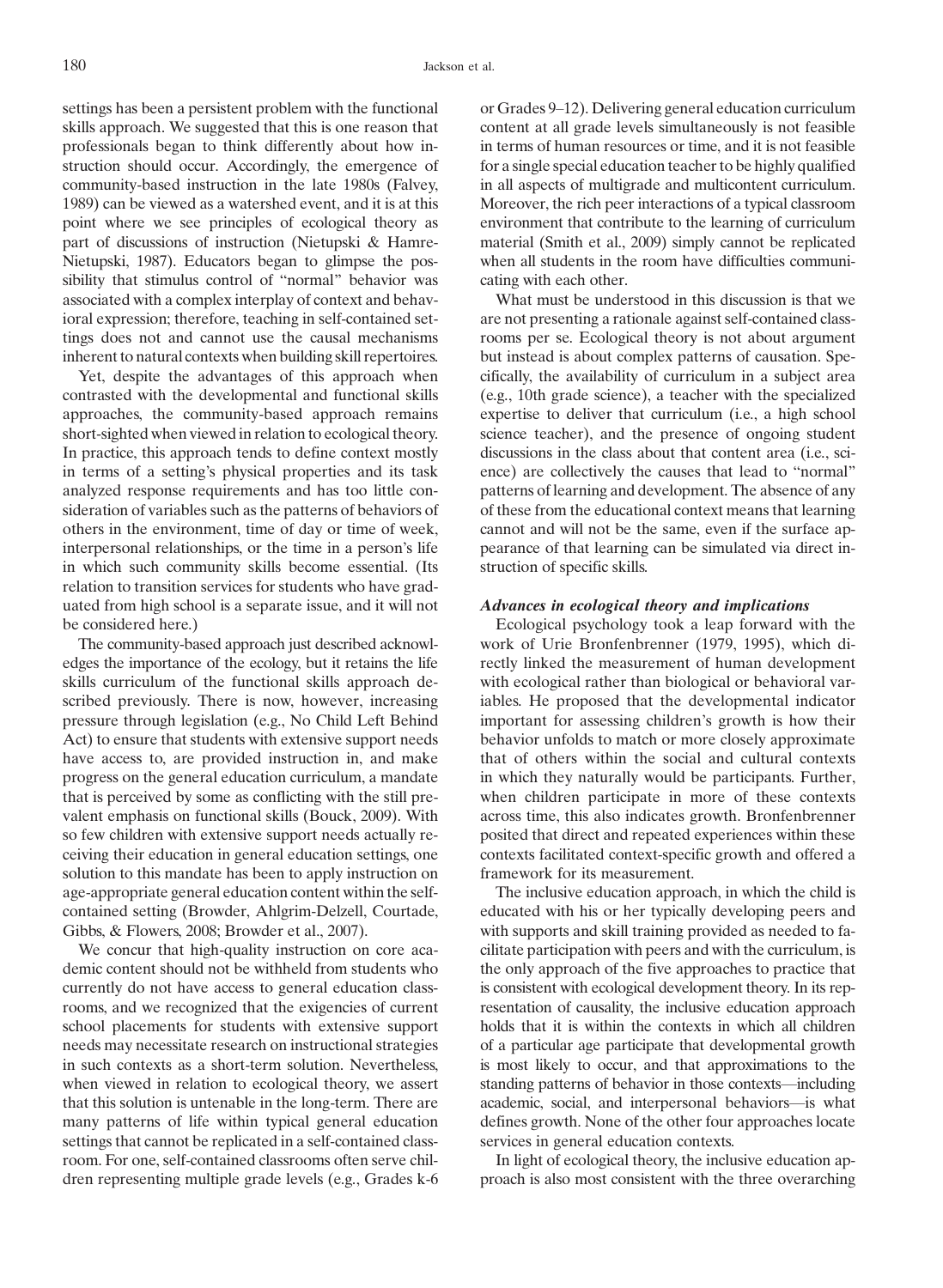concepts introduced at the start of this article for ascertaining the value of a proven practice. With respect to the purposes of education, the constructs of theory reviewed here suggest that socialization outcomes cannot be assured by (a) facilitation of developmental milestones in an isolated therapeutic milieu; (b) intense instruction using shaping, fading, and reinforcement in an isolated setting; (c) placement solely and exclusively in the adult community for instruction; or (d) instruction in general education curriculum that is provided separate from all other students. Socialization, however, can be meaningfully engendered and maintained across multiple years when the child is a part of the many school contexts and curriculum activities that define the typically developing child's array of standing patterns of behavior. In addition, our review of theory suggests that access to the enculturation and acculturation experiences of a particular grade level cannot be adequately emulated in separate settings (e.g., selfcontained classes or the community). Inversely, these experiences are a major part of what all children experience in general education contexts. Although it might appear that instruction in the codes that provide access to the arenas of communication, literacy, and mathematics could be provided by simulating these aspects of curriculum in any setting, theory suggests this to be untenable. Selfcontained settings cannot provide a balance between discrete skills training and the transfer and integration of those skills into age-appropriate, grade-level content activities, and they cannot replicate the peer conditions that are critical for good instruction, notably in relation to the acquisition of communication skills (Von Tetzchner, Brekke, Sjøthun, & Grindheim, 2005). In fact, because of the importance of context, theory would lead us to predict that code-specific skills taught in self-contained settings could prove to be transcient, because the robust conditions necessary to support their retention and meaningful use are less likely to be present.

With respect to equity, the relationship between equity and diversity proposed earlier can be played out in inclusive contexts, but it is contraindicated in settings that deliberately strive toward homogeneity (i.e., selfcontained settings). Finally, with respect to presuming competence, ecological development theory leads us to define progress as a student approximating in skill and performance the standing patterns of behavior associated with the activities and curriculum of typically developing peers, and we need make no stipulations regarding prerequisite competencies for participation. In contrast, the other approaches operate from a premise of a competency difference between students with and without extensive support needs, and that this difference justifies separate settings, different curriculum content, or both.

#### **Group Processes Theory**

Children in schools are influenced by the people with whom they associate throughout their day. Bronfenbrenner's (1979) eloquent theoretical description of how interpersonal relationships form and change over time provides the beginning point for our consideration of how learning is impacted by the company we keep.

#### Dvad development and the formation of community

Bronfenbrenner described how the activities in which and with whom children engage form the basis for the relationships they will establish. When children first enter into an activity, an *observational dyad* develops, which has a parallel quality in that children are responding to the task, listening to and observing each other, and intermittently imitating what they see. As a relationship develops, a joint activity dyad better characterizes what is occurring, with children not only playing in a similar manner but also carrying out different roles within the activities that compose their day. Lastly, Bronfenbrenner describes the *primary dyad*, in which there are relatively enduring affective qualities associated with how the children perceive each other and in which "relationship" now influences behavior when the children are together and when they are apart. We stress that these processes are ecological processes, reflecting how activities at any age can exert control over interpersonal behavior within the evolution of acquaintanceships. They occur across the life span, characterizing for example how two teenagers might discover a common interest in computer games or the evolution of a business partnership between three voung adults.

We propose that the sequential progression associated with dyad formation described by Bronfenbrenner can be viewed as the seed by which communities form and that "community," when conceptualized using this progression, is a primary catalyst for learning, for sustaining learning, and for generalizing learning. As various activities involving two or more students occur repeatedly across time, and when these occur across clusters of students representing diverse dispositions and understandings, networks are formed that enhance or inhibit the blossoming within individual children of their language, social, communication, and content knowledge skills, as well as their emotional growth. Finally, this relationship formation process benefits from rich heterogeneity because diversity enhances the choices and the models that children are offered when coming together for different purposes and needs. Of course, children sometimes make mistakes and experience pain because of their relationship choices but this is also an adaptive part of how relationships form and change.

The foregoing principles help us understand more deeply the implications for learning when students are placed within self-contained versus general education classes for their educational experiences. Relationships emerge from participation in activities with others and evolve in complex ways as children connect in new patterns with each other. These relationships, which are in flux as partners and activities change, are primary mediators for how information is acquired, extended, retained,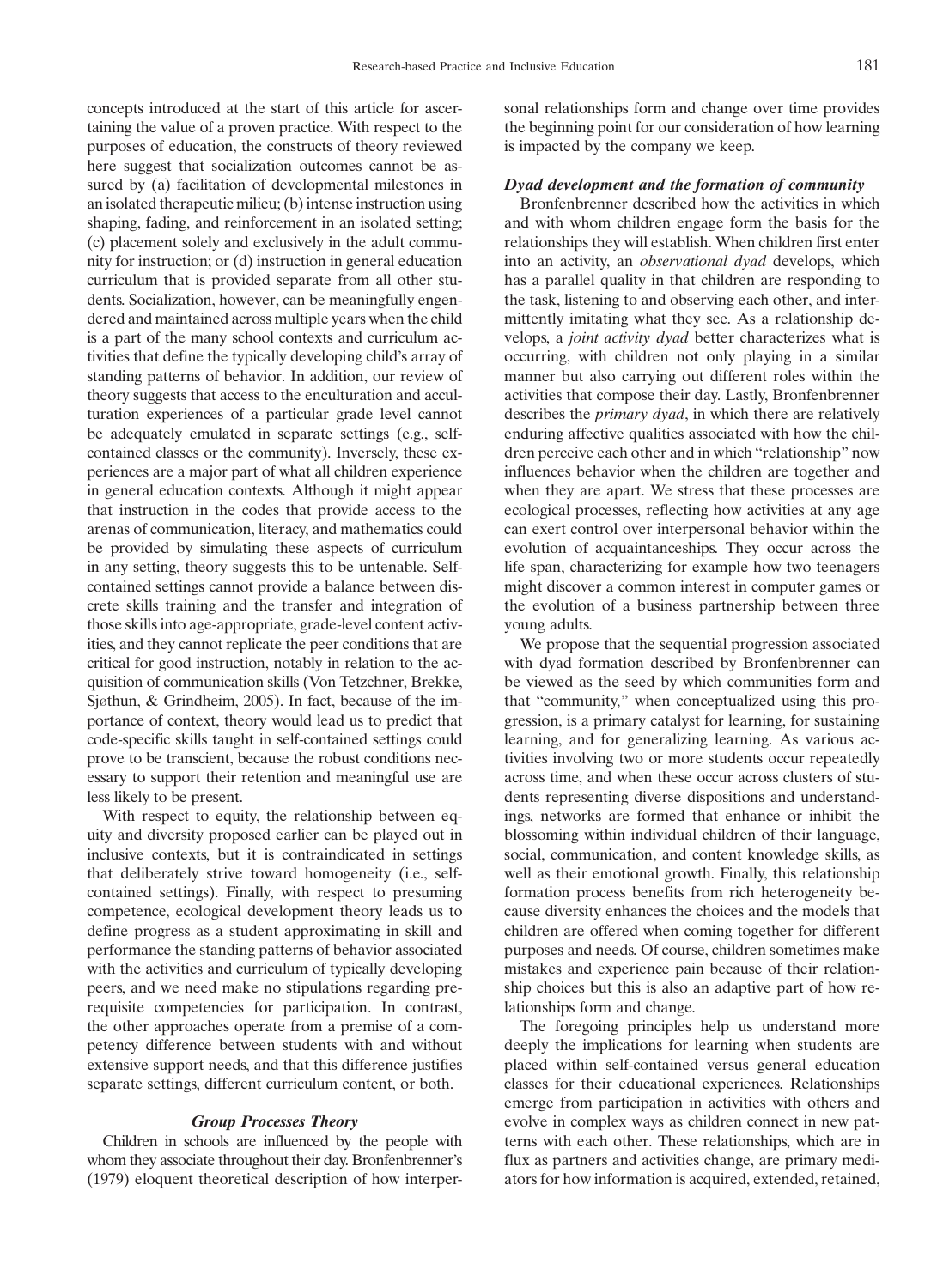and revised across time. If the curriculum-based activities in which children engage together systematically differ across these two types of settings, and we have seen that the restrictions of self-contained settings assure this, then the kinds of information learned and retained by students in the settings will invariably differ. If the partner-forming opportunities systematically differ across these two types of settings and the self-contained setting's limited range of contacts within and across years make this a certainty, then the information available to students in the settings will differ.

#### **Contributions of network analysis**

The patterns that we have described, connecting the formation of relationships and the emergence of dynamic communities with learning, receive corroborative support and some extensions in network analysis research from sociology (Borgatti, Mehra, Brass, & Labianca, 2009; Wellman, 1983). This research sheds light on another way that shared contexts affect behavior in ways that are pertinent to educational practice. It shows that the psychological experience of *similarity* with another child contributes to the choices and behaviors that a child will make (Borgatti et al., 2009). Similarity emerges when individuals (i.e., "nodes" in the language of network analysis) experience the same challenges and share the same understandings of experiences that they are having. Individuals experience similarity with each other by means of two processes: (a) information transmission in relation to common challenges and (b) parallel adaptation to identical challenges and the sharing of these experiences by observation, interaction, or reflection (Borgatti et al., 2009).

From this perspective, we can see that being perceived as "similar" by others can occur less because two people perceive each other as having the same or different level of skills but instead because they know that they are being challenged by similar tasks and are sharing these same experiences. This may also partially explain why peermediated learning is so powerful, and why it is reasonable to believe that an "adult" special education teacher, regardless of warmth and knowledge, cannot replace this form of instruction.

The principles from network analysis have a direct bearing on why the social contexts of general education and self-contained classes are different and how these contexts differentially influence development. How children develop their social selves, view each other as they grow, and learn from their classroom activities are based on their experiences of similarity, which develop in the context of experiencing and resolving challenges together. Similarity is experienced when children perceive each other as facing and trying to resolve in meaningful ways the same challenges of life, which for children in schools include the challenges associated with their classroom experiences. By these experiences, a child's sense of identity and sense of personal worth are continuously being defined and redefined, and his or her views of the

same qualities in other children are simultaneously being formed and reformed. Because the challenges within general education contexts and self-contained settings systematically differ, the interaction patterns within these two types of settings send different messages to the learners; therefore, the children's social identities, their learning, and how they view each other will not and cannot be the same. We would also predict from these same principles that, when a child is placed in a self-contained setting for his or her educational experiences, hegemony will be evident (Davenport, Reid, & Fortner, 1999), and membership in the broader student community in which others spend their day is impacted (Schnorr, 1990).

Network analysis also offers recommendations for how children should be grouped together for instruction even within general education. Schools today rely heavily on same-ability grouping (i.e., "leveling"), including extensive pullout to special programs for instruction. The reasons for these practices are multifaceted, but we proposed that part of the rationale lies in how school practitioners define and use the notion of "similarity." A dimension of the learning process (e.g., ability to decode words) is perceived as a similarity shared by certain children and something that differentiates them from other children. Perceptions of similarity in the needs and skills of children naturally suggest to teachers and administrators that grouping children together for instruction based on these similarities will enhance the results of instruction.

Network analysis suggests something different. In the long run, better results could be achieved if "similarity" referred to the challenges posed during instruction and not to the children themselves. Richer learning might occur when children with differing traits and skills are brought together to solve the same challenges, especially if the natural diversity among children was cultivated when they are resolving challenges together. For example, a child who is proficient in reading a particular set of materials is encouraged by the teacher to read passages at critical moments; a child with past experiences in what is being studied is invited to bring in background information and material; a child with enthusiasm but who struggles with reading is encouraged to show strong affect and offer pertinent exclamations; and a child who shows interest but who responds very little in reading and content knowledge tasks is given opportunities to listen unconditionally to knowledge shared by the other children.

When grouping for instruction is perceived as a challenge-driven and not as an ability-driven process, one sees new ways for researchers to understand a variety of related learning phenomena. Using the concepts of challenge and similarity, insights may be gained into why cooperative learning works so well (Johnson  $\&$ Johnson, 2009), how mixed-ability grouping supports learning (Cunningham, Hall, & Defee, 1998), how same sameability grouping may negatively impact learning (Hoffer, 1992), how children with strong expressive language skills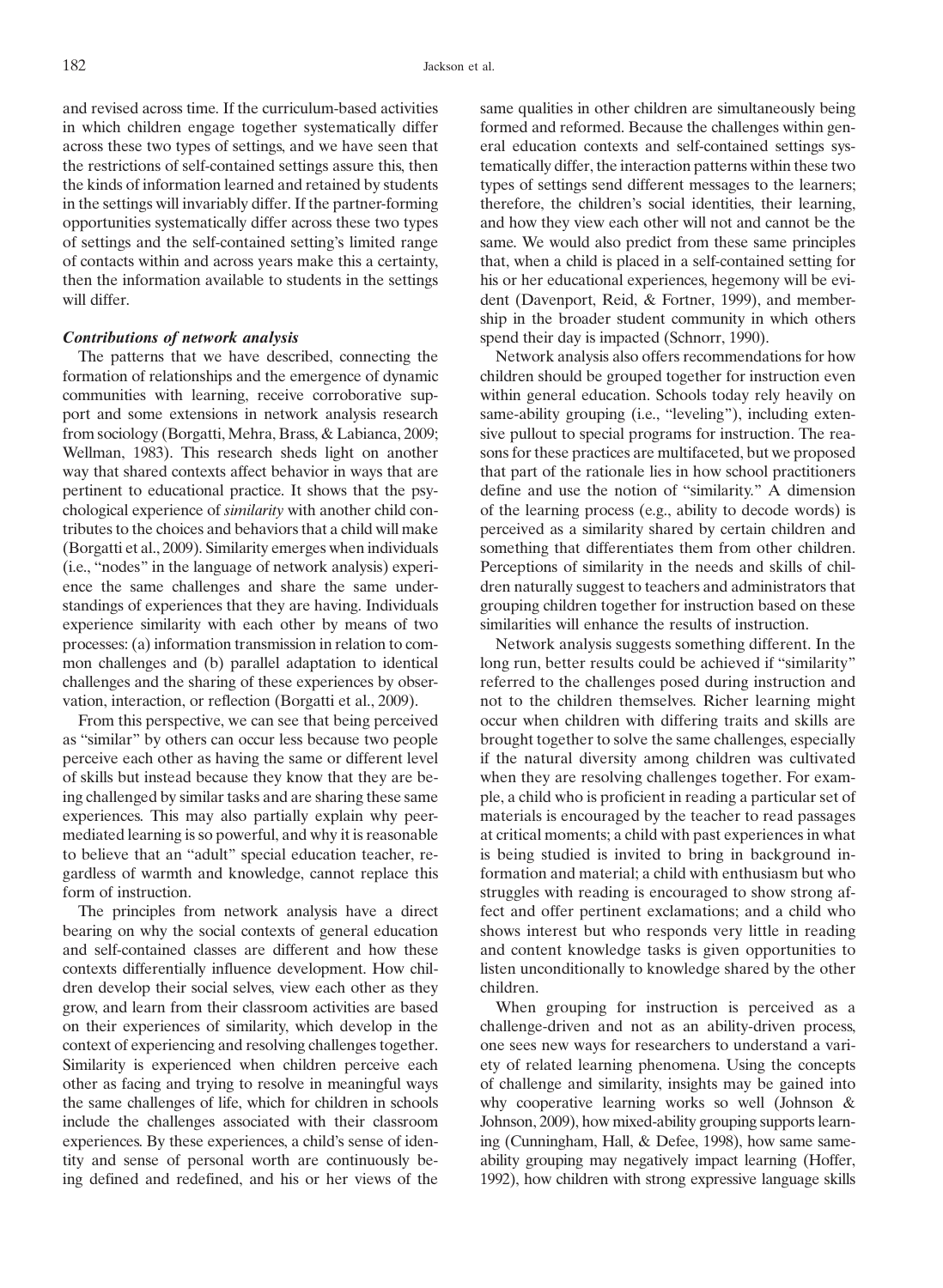influence the language learning and use of their peers (Mashburn, Justice, Downer, & Pianta, 2009), and how language skills in children with disabilities are enhanced by conflict resolution encounters when among their typical peers (Von Tetzchner et al., 2005).

#### **Final implications**

When the theoretical constructs offered here are coupled with our three overarching concepts (i.e., the purposes for schooling, the need for equity, and presuming competence), it is self-evident which of the five practice approaches measures up: inclusive education. The way information is distributed and learned in schools is deeply embedded in the way relationships form and how group processes operate in school and classroom activities. When this knowledge is applied to the purposes of schooling socialization, enculturation and acculturation, and code acquisition—the conclusion supported is that these purposes cannot be adequately realized when self-contained contexts or different curriculum are imposed on learners. This is because the latter practices affect the information flow and information acquisition processes by altering irrevocably the patterns of relationship formation and the patterns of challenges experienced by learners. Because the processes described here are made richer by diversity, a trait of general education contexts that cannot exist in settings where ability level is an entry requirement, we concluded that separate settings will negatively impact equity when these theoretical constructs are applied to the issue of location of services. Finally, because these constructs neither prescribe nor depend on grouping based on competency, they are consistent with presuming competence when choosing the location for educational services.

## **Mechanisms of Learning Supporting Ecological and Group Processes Constructs**

We have used ecological and group processes constructs to build the case that context and curriculum choices impact learning in ways that favor inclusive education practices while contraindicating other practice approaches. We have not yet supported these contentions by identifying learning mechanisms that ensure the kinds of responses to the environment that we propose are happening in children. In this subsection, we describe five such mechanisms that we believe underlie the ecological and group processes previously described: (a) mental representation of the psychological situation, (b) observational learning, (c) reinforcement patterns, (d) incidental learning, and (e) novelty. We briefly review supporting literature for each of these, using theories of human learning, cognition, and brain research.

#### Mental representation of the psychological situation

The first mechanism of learning, the mental representation of the psychological situation, refers to Rotter's (1982) assertion that the way a child perceives the expectations, value, and potential benefits of a setting's activities anticipates the patterns of behavior that he or she has a high probability of producing. This mechanism of learning helps assure that context and curriculum configurations with substantially different standing patterns of behavior and relationship potentials result in different skills being acquired and expressed by a learner. At an information processing level, such a mechanism would be supported if memory for events was structured similarly. Such a structure has been proposed in script theory (Schank & Abelson, 1977), which posits that memory for events, with associated environmental correlates, behaviors, and emotions, form across time in complex patterns that directly reflect how the events are experienced and reexperienced by the learner.

## **Observational learning**

The second mechanism of learning, observational learning, depends heavily on imitation, defined as "the tendency for a person to reproduce the actions, attitudes, or emotional responses exhibited by real-life or symbolized models" (Bandura, 1963, p. 89). Imitation can be brought under instructional control, but it may be most powerful in relation to how learners by their own intentions bring information from the actions of others into their own repertoires (Bandura, 1963). Imitation also has been advanced in brain research literature as an especially "powerful learning mechanism," accelerating learning and multiplying the learning opportunities of the growing child (Meltzoff, Kuhl, Movellan, & Sejnowski, 2009, p. 285).

The implications of observational learning for location of services cannot be overstated. Lortie (2002) described what he called the "apprenticeship of observation"  $(p. 61)$ , which is the approximately 13,000 hours of experiences that we ourselves have as students in schools. When contexts and relationships are viewed as actively contributing to learning, where this apprenticeship occurs, and with whom, must be viewed as significantly impacting learning.

#### **Reinforcement patterns**

The third mechanism of learning is reinforcement patterns. As noted by McComas, Vollmer, and Kennedy (2009), reinforcement effects have been documented "innumerable times" in research, but what is "less well understood" are the "behavior-environment interactions as they naturally unfold" (p. 411). Bandura (1963) ascribed the impact of reinforcement to perceptions of reinforcer value as a child views a model, and we note that recent brain research offers some support for this contention by showing brain activity associations between vicarious reinforcement and similarity between an observer and a model (Mobbs et al., 2009). However, we view reinforcement more broadly as a factor in how learning is strengthened or weakened across the ongoing stream of changing activities and relationships. In light of group processes theory, we also stress the contribution of peers as agents of reinforcement, influencing social learning and the learning of curriculum content.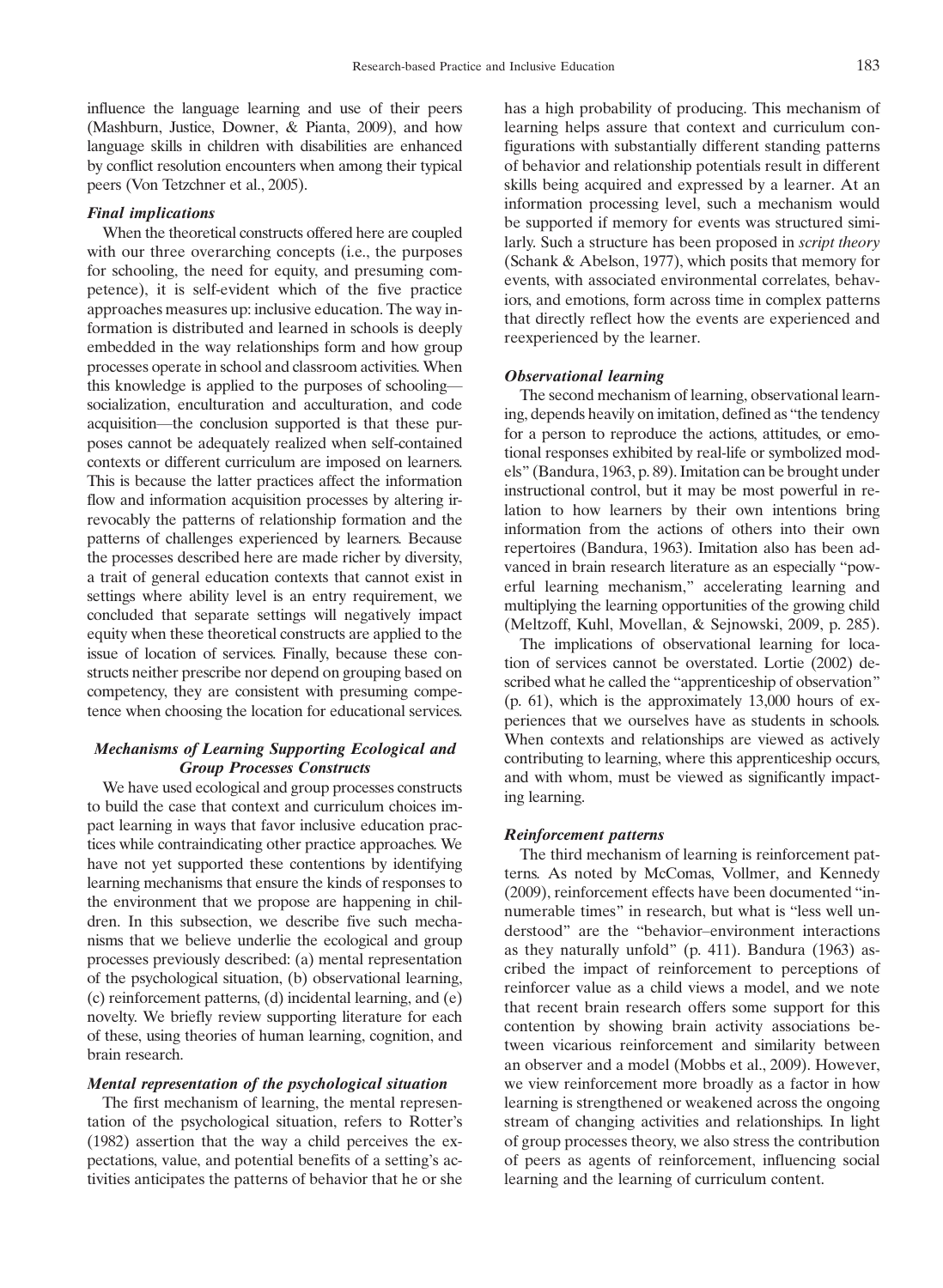## **Incidental learning**

The fourth mechanism of learning, incidental learning, has three meanings in the literature. In one, it refers to the way language skills are acquired by children without explicit instruction, including acquisition of vocabulary as part of literacy experiences (Nagy, Herman, & Anderson, 1985) and as an unintended consequence of learning to use augmentative communication systems (Millar, Light, & Schlosser, 2006). In its second meaning, it refers to learning that is intended by the teacher but without those intentions explicitly communicated to the student. Incidental learning defined in this way occurs during the flow of natural routines within the class, but the teacher is deliberately facilitating it (Von Tetzchner et al., 2005). This perspective is represented most clearly in Hart and Risley's (1980) seminal work on milieu-based instruction. In its third and most recently developed meaning, the concept refers to how students can learn information not directly taught, but the learning situation is an explicit, direct instruction routine (e.g., Gast, Doyle, Wolery, Ault, & Farmer, 1991).

We propose that all three meanings are important: children in classrooms acquire information when participating in numerous, spontaneous interactions with peers and others in natural routines; when it is intentionally taught via indirect means; and when it is modeled by teachers without the direct intent to instruct. We note, however, that incidental learning that is dependent on peers is especially relevant here because of its relationship with group processes theory. There is evidence, for example, that although children may learn certain skills via adult mediation (e.g., alphabetic skills), other forms of learning (e.g., vocabulary development) may be more associated with "child-managed activities" (Connor, Morrison, & Slominski, 2006, p. 665). There is also evidence that interactions between young children with autism and peers are more frequent when there is "limited adult engagement" (Boyd, Conroy, Asmus, McKenney, & Mancil, 2008, p. 194; see also Carter, Sisco, Brown, Brickham, & Al-Khabbaz, 2008).

#### **Novelty**

The fifth and final mechanism of learning is novelty, defined as environmental events perceived by the child as different in relation to other experiences past or present. It is associated with elevations in interest, affect, and motivation, qualities that contribute to learning (Sousa, 2006); inversely, "an environment that contains mainly predictable or repeated stimuli" can be a deterrent to effective learning (p. 28). We propose that novelty promotes the acquisition and retention of new information, playing an especially important role in learning about the basic codes of language and literacy (i.e., "fast mapping;" see Von Tetzchner et al., 2005). We also assert that its presence is more assured in classrooms composed of heterogeneous groups of children, where the activities of learning pose challenges that take advantage of heterogeneity.

# The Case Against Separate, **Self-contained Settings**

In the previous sections, we explored ecological and group processes theories, showing that the learning processes described by these theories will promote appropriate learning more readily when using the inclusive education approach than when using the other four educational practice approaches, especially in light of the purposes of education, the need to support equity, and the importance of presuming competence. We also examined five learning mechanisms that can account for how learning occurs within complex ecological and interpersonal milieus.

To reiterate an important point, it is not our intention to offer arguments against separate, self-contained settings per se. Instead our intent is to provide evidence that context and curriculum choices matter, and that achieving desirable educational outcomes in children is more probable when using general education settings and curriculum. Our discussion of theory now provides us with a rationale for hypothesizing that, upon surveying the existing literature, we will find a strong body of evidence that there are practical and significant advantages with respect to learning and service provision when children are placed together for their instruction versus when children with extensive support needs are separated for their instruction based on determinations of competency. It is to this literature that we now turn.

With respect to the public education of these students, we do not have a long history from which to draw data. It may be helpful, therefore, to extract from the instructional practice literature some of the trends that reveal our own growth as a profession to help us better grasp as a field how our views of placement have been impacted by our practices. Along these same lines, we also can learn from our past experiences with providing residential and training services to people with disabilities in institutional settings. Hence, we will review in this section not only literature related to self-contained and inclusive general education contexts but also literature on institutionalization, deinstitutionalization, and community placement. Of course, as the final test, we must examine the emerging empirical data on what we know about outcomes associated with self-contained versus inclusive general education contexts.

## Research on Institutionalization, Deinstitutionalization, and Community Placement

As previously described, the special education system for students with extensive support needs after PL 94-142 was completely separate from its general education counterpart. The system mirrored a 100-year legacy of completely separate services provided through residential placement of people with "severe disabilities" (Thompson & Wehmeyer, 2008). Generalizing from our background of providing services in the institutions,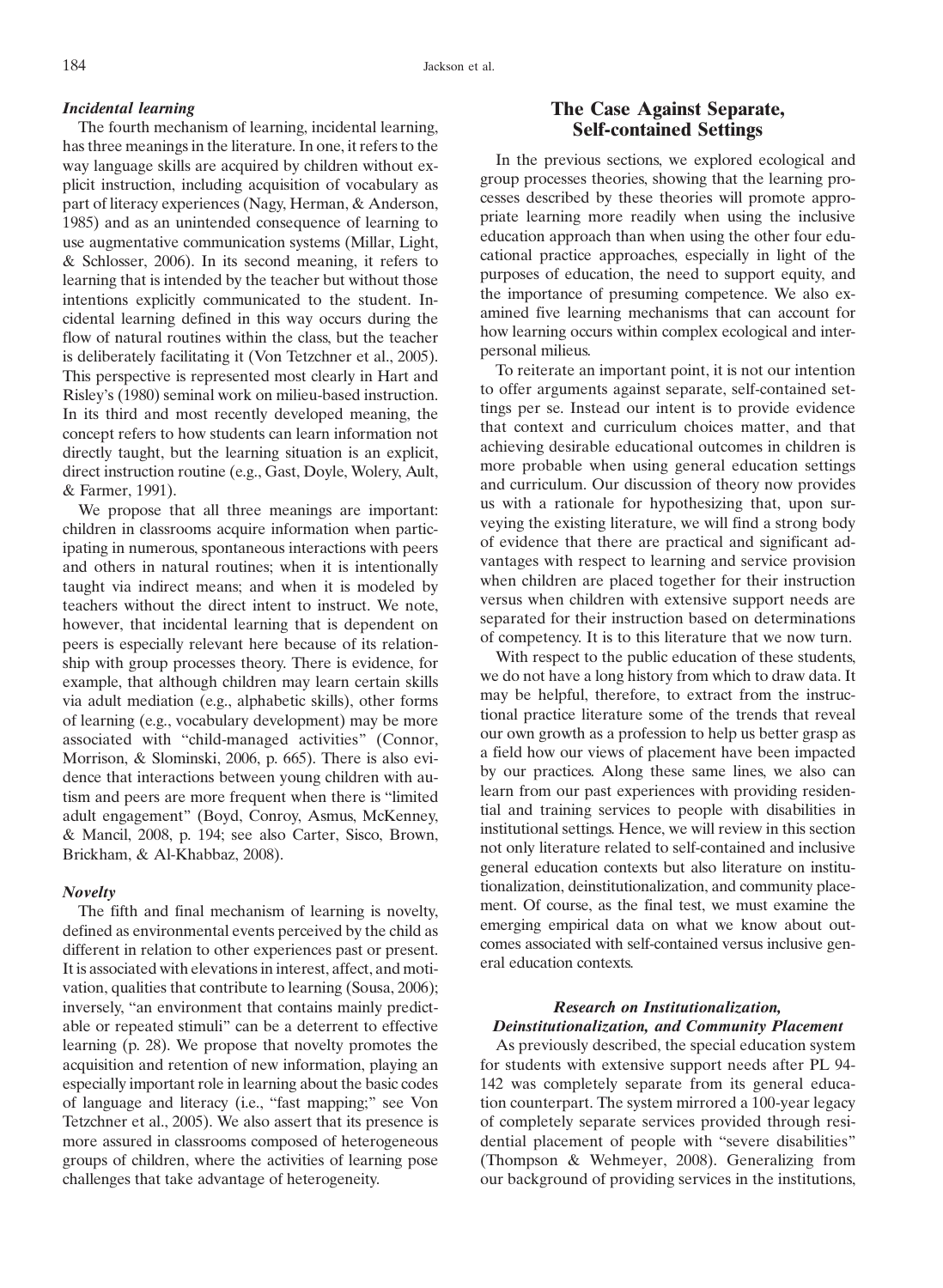special education services were founded on the rationale that separate schools and classrooms would be more feasible, efficient, and effective for meeting student needs. And yet, an examination of the history of institutionalization shows that, even by the time of PL 94-142, there was mounting evidence that such a rationale might be flawed (Larsen, 1976). The literature that we draw from now to depict this progression and its aftermath is often descriptive and historical because we are addressing something that we understand mainly in retrospect, with the wisdom of hindsight.

#### The rise of institutions

In 1847, a young physician named Hervey B. Wilbur (1820–1883), inspired by Edward Seguin's (1812–1881) program of instruction for "idiots," founded the first private school in the United States for students with intellectual disability in his home in Barre. Massachusetts. Later that same year, Samuel Gridley Howe (1801-1876) opened the first public school for students with intellectual disability at the Perkins School for the Blind in Boston (Scheerenberger, 1983). What emerged from these early educative efforts was our system of institutions, intended to both house and educate people with intellectual disability. Although institutions expanded rapidly during the late 19th and early 20th century, demand quickly outstripped availability. For example, Pennsylvania opened its second institution by 1897 in Polk to relieve the burden on the Pennsylvania Training School for Idiotic and Feeble-minded Children that was in Elwyn. Built originally to house 1,000 people, its size alone is indicative of the fact that small, school-like facilities were beginning to be replaced by larger facilities. By 1906, the Elwyn "school" had 1,200 and by 1913 it had grown to 2,300 residents, with a waiting list of 500 people (Wolfensberger, 1975).

## Shifting purposes of institutionalization

As residential institutions grew in numbers and authority, and in conjunction with the growth of the medical model in the United Sates and elsewhere, they began to drop their educative functions and assume medical ones. Typically, they were run by physicians, and increasingly their names were changed from "school" to "hospital," the living units became wards, and the residents became patients (Wolfensberger, 1975). As they took on the aura of hospitals, the people who resided in them logically became viewed as sick, and their disabilities were increasingly categorized as diseases.

By the early decades of the 20th century, the transformation of institutions from educational to medical facilities was all but complete. The routines of workers were now increasingly governed by hospital-like procedures, and the treatments became those of the medical profession. Both because of the growing population in the institutions and because people were no longer being admitted for habilitative purposes, residents who had more capabilities were now put to work to "earn their keep." Older and more capable residents watched over and cared for younger and more disabled residents, scrubbed and mopped the floors, and staffed the cafeterias. Increasingly, their labor became too valuable for the preservation of the institutions themselves, and instead of preparing them for living in the community, the more capable residents became an invisible work force (Trent, 1994).

Meanwhile, outside the burgeoning institutions, both public attitudes and those of persons within the "helping professions" were changing. Contributing factors included the migration of citizens from rural to urban areas and increased immigration, both of which contributed to greater population densities and intensified resource competition in the large urban centers. These developments affected the populace's disposition toward educative and assistive remedies for human concerns such as poverty, crime, and disease. In addition, the enthusiasm of professionals in fields such as social work and medicine also waned, as these social concerns appeared to multiply, seemingly without resolve. People with disabilities increasingly were perceived—along with immigrants and the poor—as intractable social problems, and social control began to govern attitudes and policy toward disability. These changes supported another shift in the purpose of institutions, from a medical mission to one of confinement.

#### The rise of eugenics

Perhaps some of the darkest moments of human history occurred during these same decades, with the emergence and blossoming of the pseudoscience of eugenics and its applications in social services. Eugenics refers to large-scale efforts at "hereditary improvement" of the human race by controlled or selective breeding. Although often associated with Nazism in Europe, many of the most rabid eugenicists were in the United States, and they focused on both limiting immigration and curtailing reproduction in people viewed as "poor genetic stock." The eugenics movement combined pseudoscientific research with propaganda dissemination to promote isolation and sterilization practices with persons who had disabilities (Gould, 1981; Scheerenberger, 1983; Witkowski & Inglis, 2008).

What arose during this period was a "perfect storm," leading to decades of gross human and civil rights violations in the lives of these citizens. Eugenics, coupled with other trends described above, formed an atmosphere in which people with disabilities were portrayed as menaces to society and blamed for social problems like poverty, crime, and moral decline. Institutions lost any semblance to places for educating or habilitating people with disabilities; rather, they were openly used for isolation and control, with a predominant purpose being the protection of society (Kühl, 1994; Scheerenberger, 1983; Trent, 1994). By 1967, state institutions were housing a daily average of 195,650 people with disabilities, with another 33,850 people living in psychiatric hospitals (Anderson, Lakin, Mangan, & Prouty, 1998).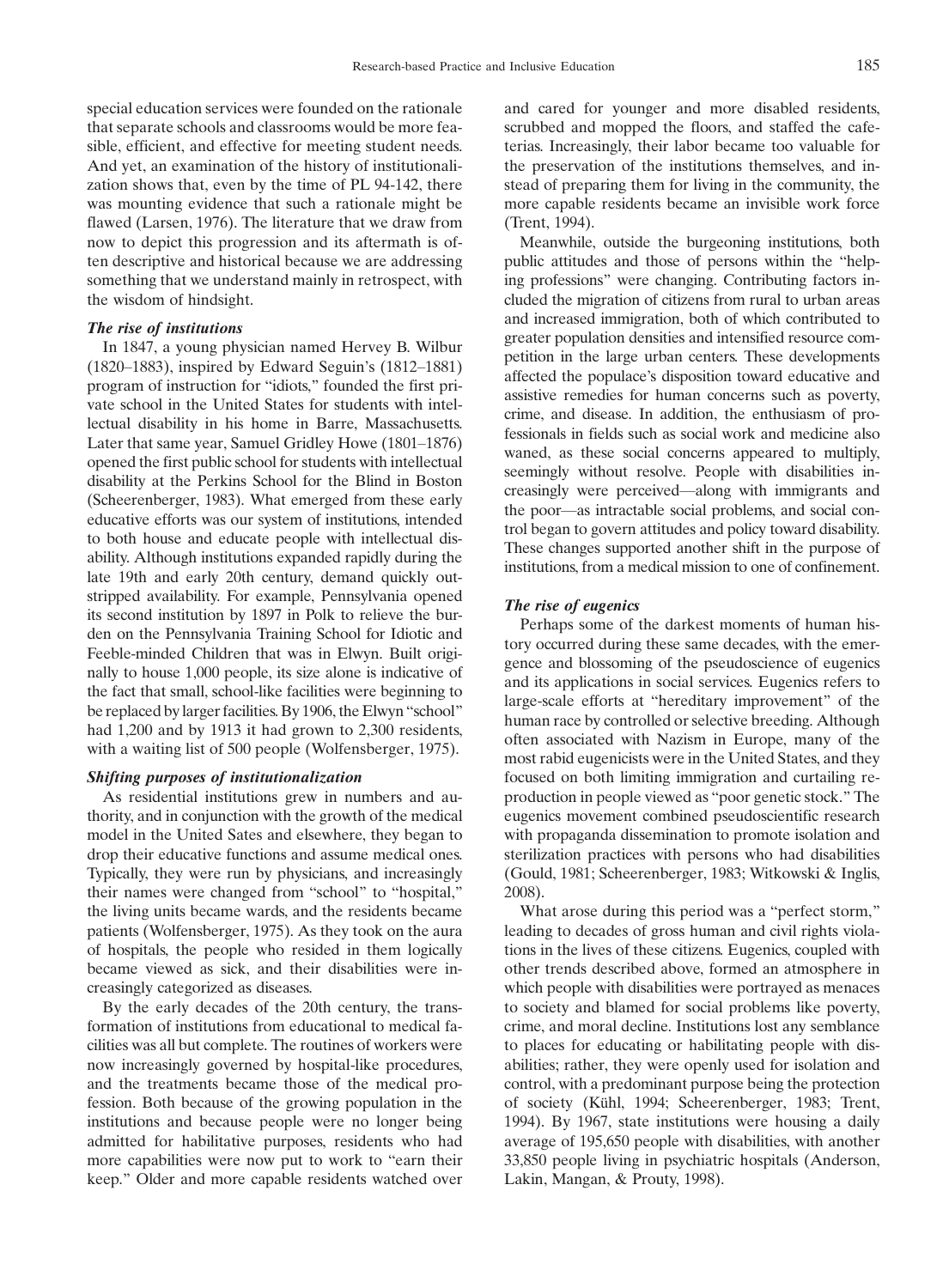## Exposure, reform, and deinstitutionalization

The catalyst for reform came finally in several forms. In the economic and population boom of the post-WWII 1950s, there emerged a nascent parent movement that rejected the notion that their children would be better off in residential institutions. Advances in medical science and physical rehabilitation also improved the outcomes of rehabilitative services and changed public perceptions of disability. Influenced by the large numbers of veterans disabled in World War II, a community service system emerged and provided a base for community services to other groups. Programs initiated by President John F. Kennedy, whose sister, Rosemary, had an intellectual disability, funded such a system for people with intellectual disabilities. Legislation then was passed providing equal protection under the law for these citizens (Scheerenberger, 1987; Trent, 1994).

In 1966, Burton Blatt and Fred Kaplan published the photo essay Christmas in Purgatory, which brought to light the horrific conditions in institutions. Blatt and photographer Fred Kaplan gained access to the back wards of several institutions and surreptitiously photographed the appalling conditions within them. The stark, black and white images of people huddled in masses, standing naked in sterile rooms furnished only with benches, and rows upon rows of beds with children in them were accompanied by quotes from literature describing human suffering and injustice. In 1972, investigative reporter Geraldo Rivera brought his television cameras into the Willowbrook State School on Staten Island in New York City, and again, the images broadcast bore witness to the dismal conditions in which these people lived. The deinstitutionalization movement now had its momentum, and during the remaining quarter of the 20th century, institutions have closed and people have moved into the community in a mass exodus unprecedented in human history (Lakin & Bruininks, 1983; Scheerenberger, 1987).

#### Institutionalization in hindsight: What we have learned

In the years since the inauguration of the deinstitutionalization movement, evidence for the benefits of community life and the debilitating impact of contexts that separate and isolate have created a strong case that separate can be neither equal nor better. The dependent variables range widely, but findings from numerous studies point to a conclusion that institutional settings are inferior to integrated community living settings. Larson and Lakin (1989) reviewed the United States literature pertaining to deinstitutionalization between 1976 and 1988 to examine the impact of deinstitutionalization on adaptive behavior. They concluded that the "...available research denies support for the assertion that people obtain greater or even equal benefit in adaptive behavior from living in institutions. In fact, this research suggests that those benefits very consistently accrue more to the people who leave institutions to live in small community homes" (p. 331). Kim, Larson, and Lakin (2001)

reviewed identifiable studies published in the United States between 1980 and 1998 on changes in adaptive and challenging behavior associated with movement from institutional to community residences, and they reached the same conclusion.

More recently, Kozma, Mansell, and Beadle-Brown (2009) reviewed research on deinstitutionalization and community living from 1997 to 2007. Their analysis made clear that there are variations in living conditions, services, and outcomes within settings that are collectively called "community living," revealing that we still have more to learn about how differing contexts impact outcomes. Nevertheless, the weight of their evidence showed that people who lived in small-scale community settings had greater levels of community involvement; those who lived in small settings had more friends; the movement to community settings resulted in higher levels of family contact; people who lived in smaller, community-based settings had more opportunities to make choices and were more self-determined; people with extensive support needs who moved to community settings experienced improvements in adaptive skills that were not experienced by those who were left behind; and, last, relocation to the community meant a higher quality of life.

## Research on Services in Self-contained and Inclusive **General Education Contexts**

We have previously stated that educational services for students with extensive support needs were first developed based on the rationale that self-contained schools and classes could provide efficient and feasible services leading to optimal outcomes. Factors considered included the view that services in self-contained settings could focus on individualized curriculum needs that differed from those of general education students, that such services allowed for more instructional time because of a better adult-to-student ratio, and that such services permitted more specialized instruction by personnel with appropriate expertise. As would be expected, early educational research studies with these students were conducted in self-contained classrooms and schools or in home and community settings.

#### **Research on instructional methods**

Because few studies existed on effective practices for these students at the time of PL 94-142, a significant proportion of research conducted in the years after its passage focused on identifying instructional procedures that resulted in student learning (Billingsley  $\&$  Liberty, 1982; Doss & Reichle, 1989; Doyle, Wolery, Ault, & Gast, 1988; Nietupski, Hamre-Nietupski, & Ayers, 1984; Sailor & Haring, 1977; Voeltz & Evans, 1983). The early research on instructional methods fell into two overlapping branches, each approaching from a different direction how instruction should be conceptualized and delivered. One branch of research focused on teaching skills, which then could be used by a student in a variety of relevant activities across home, school, and community settings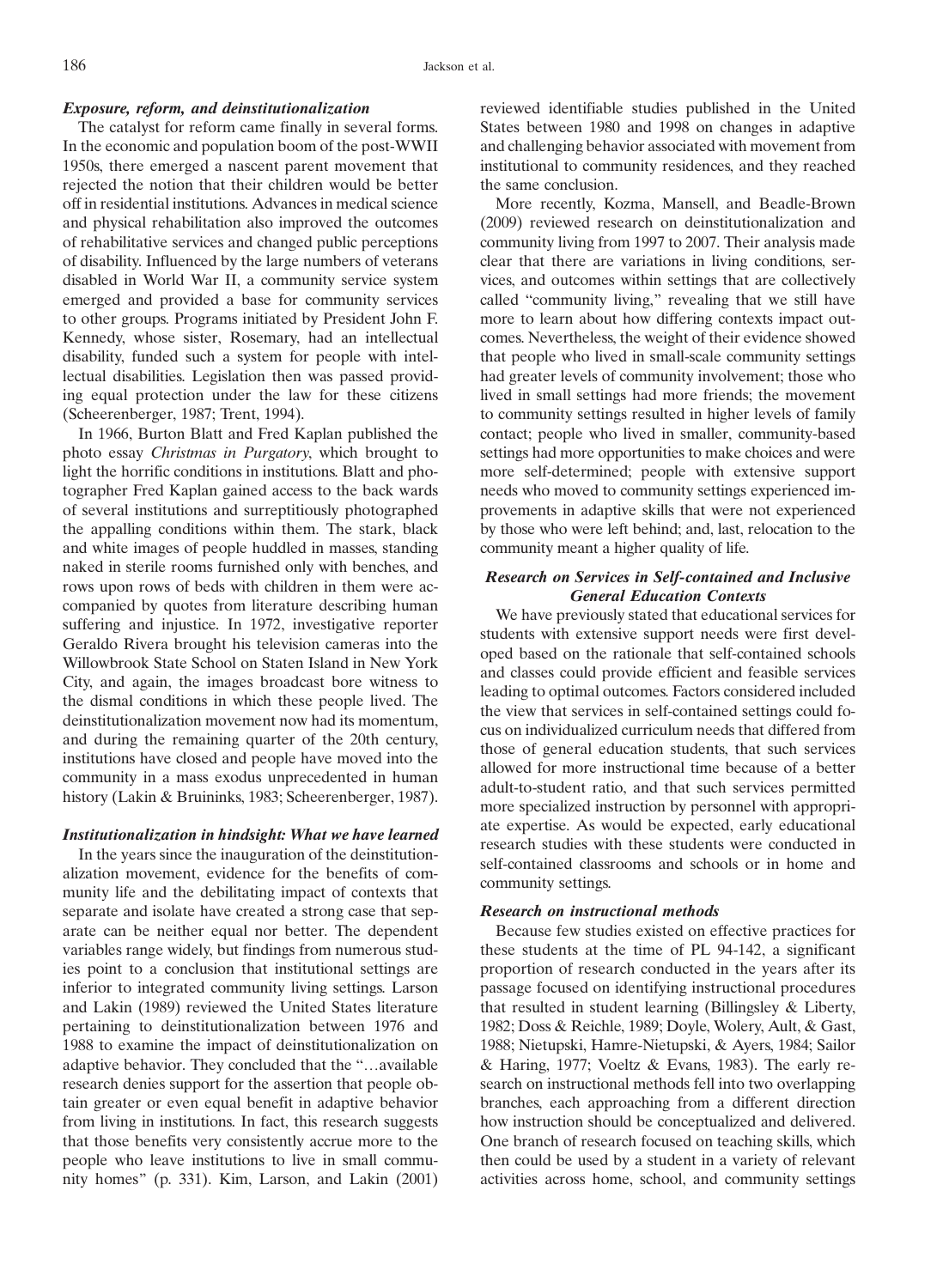(Breen & Haring, 1989; Brown et al., 1978, 1980; Harris-Vanderheiden & Vanderheiden, 1977; Sprague, Manlove, O'Neill, Albin, & Horner, 1987; Warren, Rogers-Warren, Baer, & Guess, 1980). The other branch of research focused on identifying activities that were relevant to a student within home, community, and school settings, then teaching the skills necessary for participation in those activities (Brown et al., 1979; Gee, Harrell, & Rosenberg, 1987; Halle, Baer, & Spradlin, 1981).

This early body of research determined that providing instruction resulted in more learning than not providing instruction. This finding may seem trite today; however, it was eye opening at a time when the "educability" of this group of students was being questioned. In addition, although perhaps not fully recognized at the time, this research was also significant because it brought into the instructional equation the principle that context was a relevant consideration, although whether it provided simply an occasion for responding or was an actual determinant of skill acquisition was not fully understood. This research also demonstrated that a student could be a participant in an activity and learn through his or her participation without necessarily performing all of the functions associated with the activity. This finding supported the "partial participation" of each student in any activity as well as the use of the student's participation as instructional opportunities (Ferguson & Baumgart, 1991).

In a world in which one-to-one instruction of skills in isolated settings prevailed and in which anything other than 100% performance of all aspects of a task was treated as instructional failure, the notion that a student could learn while being a participant in a naturally occurring activity was groundbreaking. It brought into question, for the first time, the value of instructional research in isolated, self-contained classes and schools (Meyer & Evans, 1993), even as it ushered in the view that striving for functional and meaningful skill development could imply "doing more of" rather than "doing all of" that which others are doing in natural contexts.

## Shifting research emphasis and the emergence of inclusive practices

Findings such as those reported above set the stage for the community-based ecological practice approach identified earlier. This approach remains active today as a guide to how community-based research is framed and conducted and as a factor in transition services. However, during this same period, there also existed a trend in research and practice that conflicted with fully embracing a community-based approach to instruction. This trend was toward increasing the contacts and interactions between students with extensive support needs and their "typical" peers by immersing them in general education contexts and by cultivating peer supports. There were researchers, for example, advocating for greater access to typical peers via placement in neighborhood schools (Brown et al., 1989), and there were others describing how to increase interactions between students with extensive support needs and their typical peers (Stainback, Stainback, & Wilkinson, 1992). Initially, however, this trend did not consider the option of changing the students' curriculum to reflect their peers' general education content.

The foregoing branch of research was less interested in identifying new instructional strategies and more in using instructional strategies already demonstrated to be effective, but now in general education schools and classes. This body of research represented the field's first forays into what came to be called *inclusion*. Although it initially was concerned with peer relationships, it had to find ways to engage students with significant support needs in the activities of general education to achieve its purposes (Ferguson, Meyer, Jeanchild, Juniper, & Zingo, 1992; Fisher & Ryndak, 2001; Hunt & Goetz, 1997; Ryndak & Fisher, 2003; Ryndak, Morrison, & Sommerstein, 1999).

Importantly, it was this research that provided us with early support for three findings that show differences between educational services in general education contexts and separate settings. First, in line with its initial purpose, it provided evidence that the amount, type, and quality of interactions between students with extensive support needs and their typical peers were better in general education contexts than in self-contained settings, including their participation in general education group learning activities (Fisher & Frey, 2001; Gilberts, Agran, Hughes, & Wehmeyer, 2001; McDonnell, Mathot-Buckner, Thorson, & Fister, 2001). Second, it provided evidence that services in general education contexts could be superior to those in self-contained settings with respect to (a) the quality of student Individualized Educational Programs, the aspects of instruction, and the overall program provided (Fisher & Frey, 2001; Hunt & Farron-Davis, 1992; Hunt, Farron-Davis, Beckstead, Curtis, & Goetz, 1994; Janney & Snell, 1996, 1997; McDonnell et al., 2001; Ryndak et al., 1999); (b) the amount of time that teachers provided instruction (Hollowood, Salisbury, Rainforth, & Palombaro, 1995); and (c) the amount of time students were engaged in instruction and social interactions with general education classmates (Hollowood et al., 1995; Logan & Keefe, 1997; Logan & Malone, 1998; Ryndak et al., 1999). Third and finally, it provided evidence that when these students received services in inclusive general education contexts, their learning outcomes could be better across skill areas and activities, including (a) social competence (Evans, Salisbury, Palombaro, Berryman, & Hollowood, 1992; Fisher & Meyer, 2002; Fryxell & Kennedy, 1995; Kennedy, Shukla, & Fryxell, 1997; Logan et al., 1998), (b) language development and use (Miles, Cole, Jenkins, & Dale, 1998), (c) literacy (Kliewer & Biklen, 2001; Ryndak et al., 1999), and (d) general education content areas (Hunt, Staub, Alwell, & Goetz, 1994; Miles et al., 1998). Surprisingly, this research also showed that even when services in general education contexts were not ideal, students could still made more progress in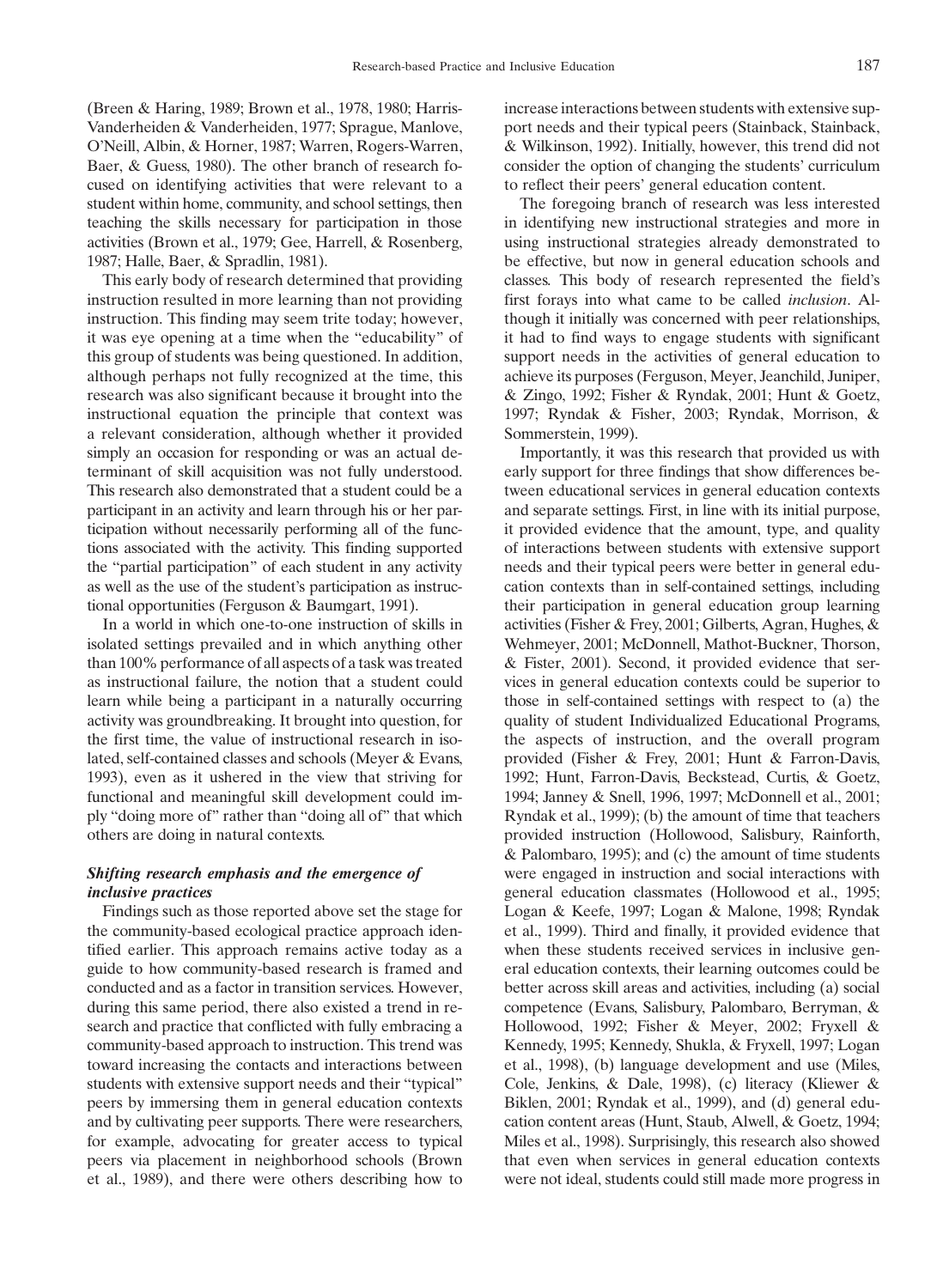general education contexts than when they were in selfcontained contexts (Matzen, Ryndak, & Nakao, in press; Ryndak et al., 1999).

This research also demonstrated that instruction on functional activities, a mainstay of the curriculum in selfcontained settings, could be embedded effectively within general education activities, resulting in an increase in instructional time for both functional activities and general education curriculum content (Fisher & Frey, 2001; Hunt & Farron-Davis, 1992; Hunt, Farron-Davis, et al., 1994; Johnson, McDonnell, Holzwarth, & Hunter, 2004; McDonnell, Thorson, McQuivey, & Kiefer-O'Donnell, 1997). In addition, because providing services to students with extensive support needs in general education contexts was a significant departure from past practices, practitioners and researchers alike were asking questions about how serving students with extensive support needs in general education contexts influenced or impacted the other students in these contexts. This research found that general education classmates were affected positively in relation to their understanding of, and attitudes about, people with disabilities and other types of diversity (Fisher, 1999; Helmstetter, Peck, & Giangreco, 1994; Krajewski & Hyde, 2000), and that the general education classmates performed at least as well, if not better, academically (Cushing & Kennedy, 1997; Dugan et al., 1995; McDonnell, Thorson, Disher, Mathot-Buckner, & Ray, 2003; Saint-Laurent et al., 1998; Staub & Peck. 1994).

Collectively, then, this body of research provided support for five findings that are important for educators responsible for determining where instruction should occur, and these findings simultaneously provide evidence that context matters in instruction. Specifically, the body of research showed that (a) effective services could be feasibly provided in general education contexts; (b) these services could result in learning outcomes for students with extensive support needs that could be superior to learning outcomes achieved in self-contained settings; (c) when services did not completely reflect current best practices, this factor did not offset the advantages of receiving educational services in general education contexts; (d) the need for students to learn functional skills did not have to be sacrificed; and finally (e) the learning of the general education classmates could remain on course.

## Long-term outcomes research

More recently, several researchers have begun to study the long-term impact of receiving services in inclusive general education contexts for students with extensive support needs. Ryndak et al. (1999) followed a student for 7 years as her services changed from 15 years of services in self-contained settings to 7 years of services in inclusive general education contexts. This case study indicated that the student (a) acquired knowledge and developed skills at a faster rate when in inclusive general education contexts, (b) acquired grade-level knowledge

and skills in general education curriculum content areas that had been neither anticipated nor targeted for instruction in self-contained contexts, and (c) used her emerging knowledge and skills more frequently and consistently across contexts. When her overall progress was compared with predictions made by her education team during her years in self-contained settings, it was determined that she was more successful than her education teams had projected for 15 years, both during her remaining years of educational experiences and upon exiting the school system.

Fisher and Meyer (2002) used standardized measures to compare outcomes over a two-year period for matched sets of students across four states, with one set receiving services in inclusive general education contexts and the other receiving services in self-contained settings. They found that the students served in the inclusive general education contexts demonstrated more growth in independence and social skills than their counterparts in the self-contained settings.

Finally, in two case studies, Ryndak et al. (1999) compared the long-term outcomes for two dyads of individuals with extensive support needs. Ryndak, Ward, Alper, Storch, and Montgomery (2010) compared the performance of two brothers with similar diagnoses who were served in the same one-school district, one after 17 years of services in self-contained settings and the other after 17 years of services in inclusive preschool and general education contexts. Their findings indicated that although identified as having a more significant level of impairment than his brother from birth onward, the brother who received services in inclusive general education contexts used both functional and general education curriculum content more successfully in school as well as in the community. In addition, when compared with his older brother, he had a much stronger social support network, interacted more appropriately with grade-level general education classmates, and interacted better with both peers and strangers in the community. Similarly, Ryndak, Ward, Alper, Montgomery, and Storch (in press) compared long-term outcomes for two students with extensive support needs who, at age 15, received services in the same self-contained class but then received services for their remaining years of schooling in different types of contexts. Specifically, the higher functioning student remained in self-contained settings for 7 years, through age 22 years, whereas the lower functioning student received services in inclusive general education contexts for 7 years, through age 22 years. These students met again as adults 3 years after exiting the education system. At that time, the outcomes for the lower functioning student (i.e., the student who had been included in general education contexts) reflected a more independent and extensive participation in adult life than the outcomes for the higher functioning student (i.e., the student who had remained in self-contained settings). For instance, the student who had been included had been employed by the same employer for the last 3 years with episodic job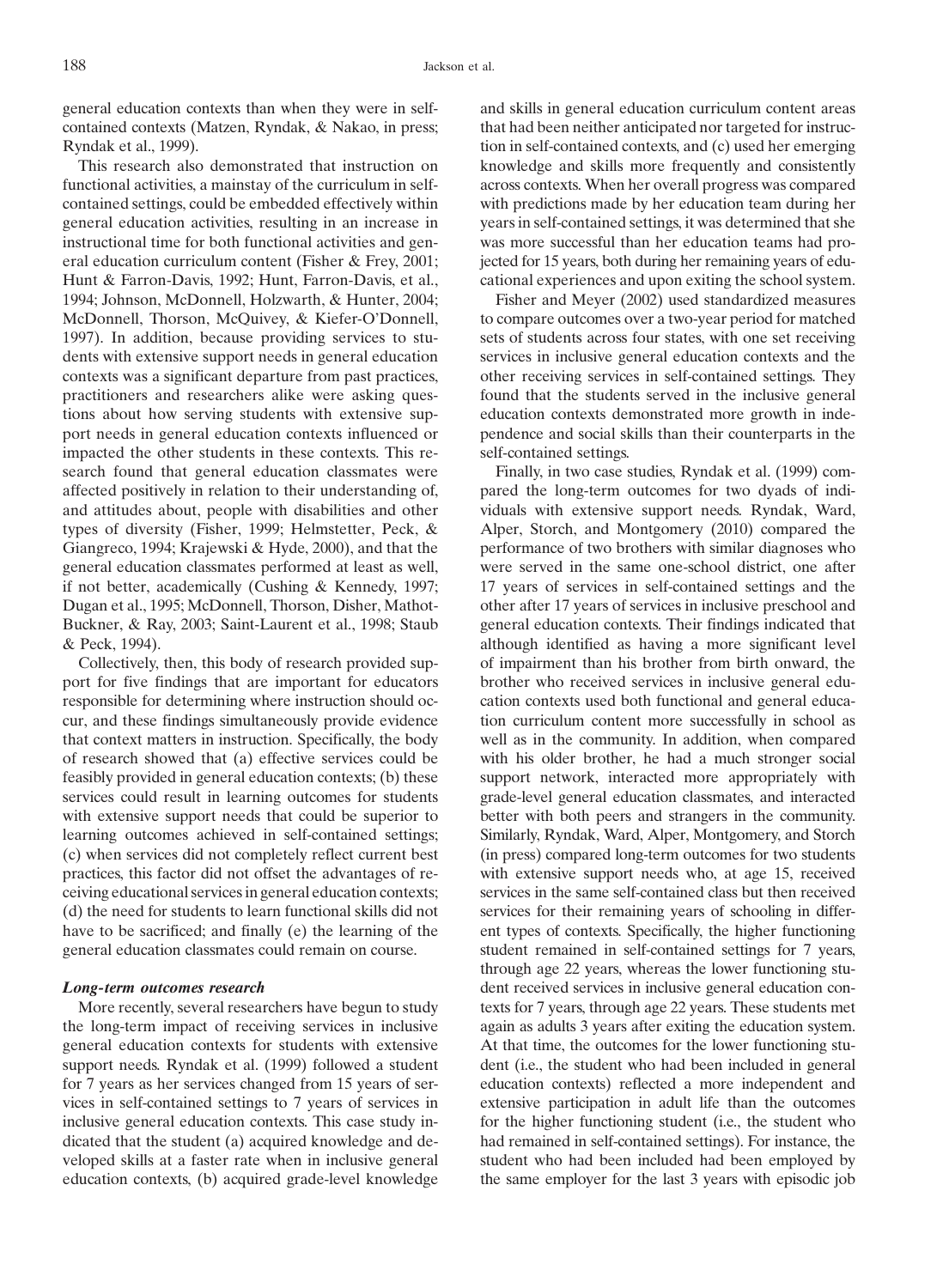coach support, had lived alone with periodic Medicaid Waiver support, and had an extensive natural support network. The student who had remained in self-contained settings had lost many jobs, had finally been "employed" by a sheltered workshop, continued to live with his parents, and had a natural support network limited to family members.

Given theory, inclusive and self-contained contexts provide very different activity and relationship opportunities; hence, the findings of these four case studies are suggestive of how the differential expression of contextual and curriculum variables may result in contrasting cumulative and enduring affects on learners. Of course, given the complex and dynamic nature of causation, one cannot be certain which variables, including variables not accounted for, contributed to the reported differences in outcomes. Still, these studies are promising in their portrayal of the potential value of services provided in inclusive general education contexts.

## From "context" to "context plus curriculum"

With the passage of No Child Left Behind Act and the 1997 and 2004 reauthorizations of the Individuals with Disabilities Education Act, there is now a growing impetus for conducting research that examines how student involvement with and, particularly, progress in the general education curriculum can be best realized. Wehmeyer, Lattin, Lapp-Rincker, and Agran (2003) examined these issues, observing 33 middle school students with intellectual disability for a total of 6,585 minutes across general education contexts and self-contained settings. During 70% of the observed intervals, students were engaged in a task related to a school district's general education content standards. Of interest to us is that engagement in tasks linked to a content standard varied systematically by context; that is, students served in general education contexts were observed working on tasks linked to a content standard in 90% of intervals, whereas students served mostly in self-contained settings engaged in tasks related to a content standard in only 50% of the intervals.

Soukup et al. (2007) observed 19 elementary students with intellectual and developmental disabilities for a total of 1,140 minutes and recorded the occurrence of curriculum adaptations and augmentations. Although this research was conducted 4 years later, the results of this study mirrored the findings of Wehmeyer et al. (2003). In general, students with intellectual and developmental disabilities were observed working on grade-level content standards in 60% of the intervals, which was three times the frequency of intervals in which they were observed working on a content standard linked to just any grade (20%). Differences were especially apparent, however, in the frequency of intervals in which students worked on grade-level content standards as a function of their participation in general education contexts. Students in general education contexts were observed working on an activity linked to any general education content

standard in 97.5% of intervals, and they were observed working on an activity linked to their specific grade-level content standard in 83% of these intervals. Students not included in general education contexts were observed working on an activity linked to any general education content standard in only 46.11% of intervals, and there was not a single interval  $(0\%)$  in which these students were observed working on a grade-level content standard.

In both of these studies, concerns can be raised about the degree to which appropriate curriculum modifications and universal design features were used. At the same time, both Wehmeyer et al. (2003) and Soukup et al. (2007) concluded that context (i.e., where students received instruction) was predictive of relative access to the general education content standards. In essence, students receiving instruction in general education contexts were significantly more likely to be working on activities linked to general education content standards than students receiving instruction in self-contained contexts. The unambiguous message from these studies is that the "context" or "place" in which students with extensive support needs gain access to the general education curriculum is in fact the general education classroom.

## **Conclusions**

We begin our wrap-up with two caveats. First, the conclusions that we derived from our review of theory and research are not directed at individual practitioners or family members who are working to educate children in self-contained settings. We know many people who are working by choice or by mandate within the confines of self-containment, and they are making a difference in the lives of their children. A parallel with the civil rights movement is helpful here. There were many schools within African American communities that provided high-quality and valued educational services when they were, by law, serving only students of color (Walker, 2000). Brown v. Board of Education closed these schools or changed them irrevocably, often to the distress of the local citizenry (Walker, 2000). However, one would be hard pressed today to assert that legislation assuring civil rights in education should not have occurred, arguing instead that the instances of good and caring schools are proof that the African American community needed no such action on its behalf. The same is true for institutions; few would question today, on the basis of instances of exemplary care, that closing these facilities was a mistake. Our concern in this article is not with the good or poor work that some teachers, parents, or researchers are doing; rather, it is with the larger issue of location of services and how it impacts in broad strokes the educational experiences provided children with extensive support needs.

Our second caveat relates to misimpressions that a reader might form about our thinking—that we view general education contexts as cures for the ills of special education, and we think that inclusion in general education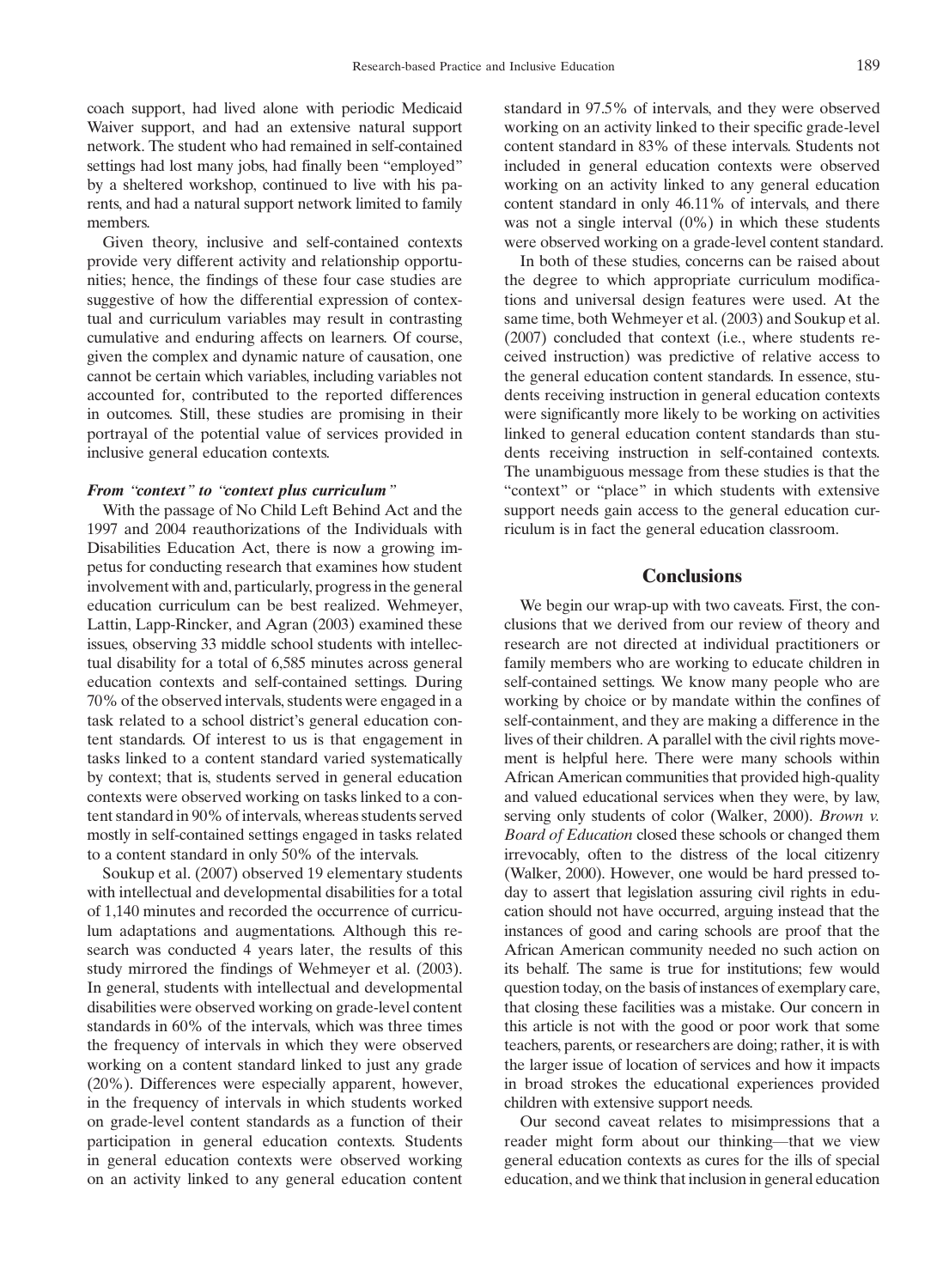contexts makes right what is wrong about education. We have no such illusions. We know full well that we are trading one set of problems for another. As Burton Blatt once said in reference to home living options: "...there is no empirical documentation that supports the contention that home life is effective" (Blatt, 1999, p. 115). We concur, suggesting that this applies to schools as well. We must expect that there will always be "good teaching and bad teaching" (Bloom, 1966, p. 217), regardless of the context in which it is delivered or the curriculum that is used.

What we believe we have shown is that there are sound reasons for rethinking reliance on self-contained settings as reasonable and feasible contexts for providing instruction to students with extensive support needs. Reiterating how we conducted our analysis, we first noted the federal government's concern for the absence of scientific evidence for some instructional practices and its call for public education to align its practices with best available evidence. We responded to this concern by conceptualizing instructional causality as a complex and dynamic process then constructing a theoretical framework consistent with this perspective for relating contextual and curriculum variables to learning. We also applied the theory's constructs to five widely used approaches to instruction for students with extensive support needs. Lastly, we examined the history of residential and educational services to see if our conclusions about the roles of context and curriculum and their implications for location of services were supported. A major part of the latter task was to review empirical data from the period of history in which transitions were occurring from institutions to the community and from the period now in progress in which some transitions are occurring from self-contained to general education settings.

Although our review of educational practices in schools has a clear connection with theory, one might question why we summarized the history of institutions and their demise. The common denominator is separation from the mainstream, and how this impacts not only the relationships and information flow among students but also the information flow among adults in the two systems, and this in turn affects the practices that impact children. We must ask ourselves how "developmental" and "functional" became goals of education without due consideration for the goals of education used with all other children, and "separate" comes to mind. We also must come to grips with why there is a body of evidence that raises concerns about questionable and harmful practices in self-contained settings that parallel those of the institutions (Jones & Feder, 2009; National Disability Rights Network, 2009), and why self-contained settings are used as "dumping grounds" in a manner that is not dissimilar to placement practices in institutions (e.g., Carter & Scruggs, 2001). We suspect that these and other concerns are far more prevalent in schools than presently reported, and we respectfully submit that "separate" is a key variable making these conditions possible. Although it seems certain that we will continue to

be separate systems in the foreseeable future (Richardson, 1994), it is in our best interest, and that of our children, to reduce the distance between our two systems by becoming more like one community in schools. This makes possible realizing the potential of the theoretical framework proposed in this work while simultaneously reducing the risks of the idiosyncrasies of practice made possible by isolation.

We believe that the inescapable conclusion that must be drawn from our review of theory and empirical research is that the interaction of context and curriculum can causally mediate the outcomes of instruction, and that its impact grows with each passing year. Our results further support the view that inclusive education, defined in terms of general education contexts and age- and gradelevel curriculum content, can provide benefit to students with extensive support needs. Our results also support the contention that this cannot be said of the other practice approaches and that educational benefit is considerably less likely when children are educated using any of the other four approaches. Finally, our results support the view that the proportion of causality that can be attributed to contextual variables is significant and pervasive, and that although carefully planned, repeated instruction is important, it is essentially nonequivalent to the power of context in the control of learning outcomes. This means that the problems of educating students with extensive support needs in self-contained settings cannot be overcome by substituting potent forms of instruction. The implication is that placement in age- and gradeappropriate general education contexts and having special and general educators team to provide supports and modifications for all students are first-order researchbased practice, and that the benefits of "proven" methods of instruction are realized in the long run only when this first step is implemented in the life of a child.

With respect to future research, we see value in longterm outcome research, in which students who are similar but who have experienced different school contexts or curriculum are followed for years or are studied at the end of their educational careers, using measures that are sensitive to real differences when they exist. It is anticipated that such studies often will be retrospective, and if any form of controlled interventions is included, it will not employ random assignment to placements because of ethical concerns.

We are less certain about the value of research that tries to justify one educational setting over another on the basis of differential response patterns associated with specific, discrete skills. Our review does indicate that there is a body of data favoring general education contexts, and we would predict that, on average, reviews now and in the future would yield similar findings. It seems to us, however, that discrete skills can be taught to acquisition just about anywhere, given enough effort and focus (Collins, Evans, Creech-Galloway, Karl, & Miller, 2007). The theoretical framework developed in this work suggests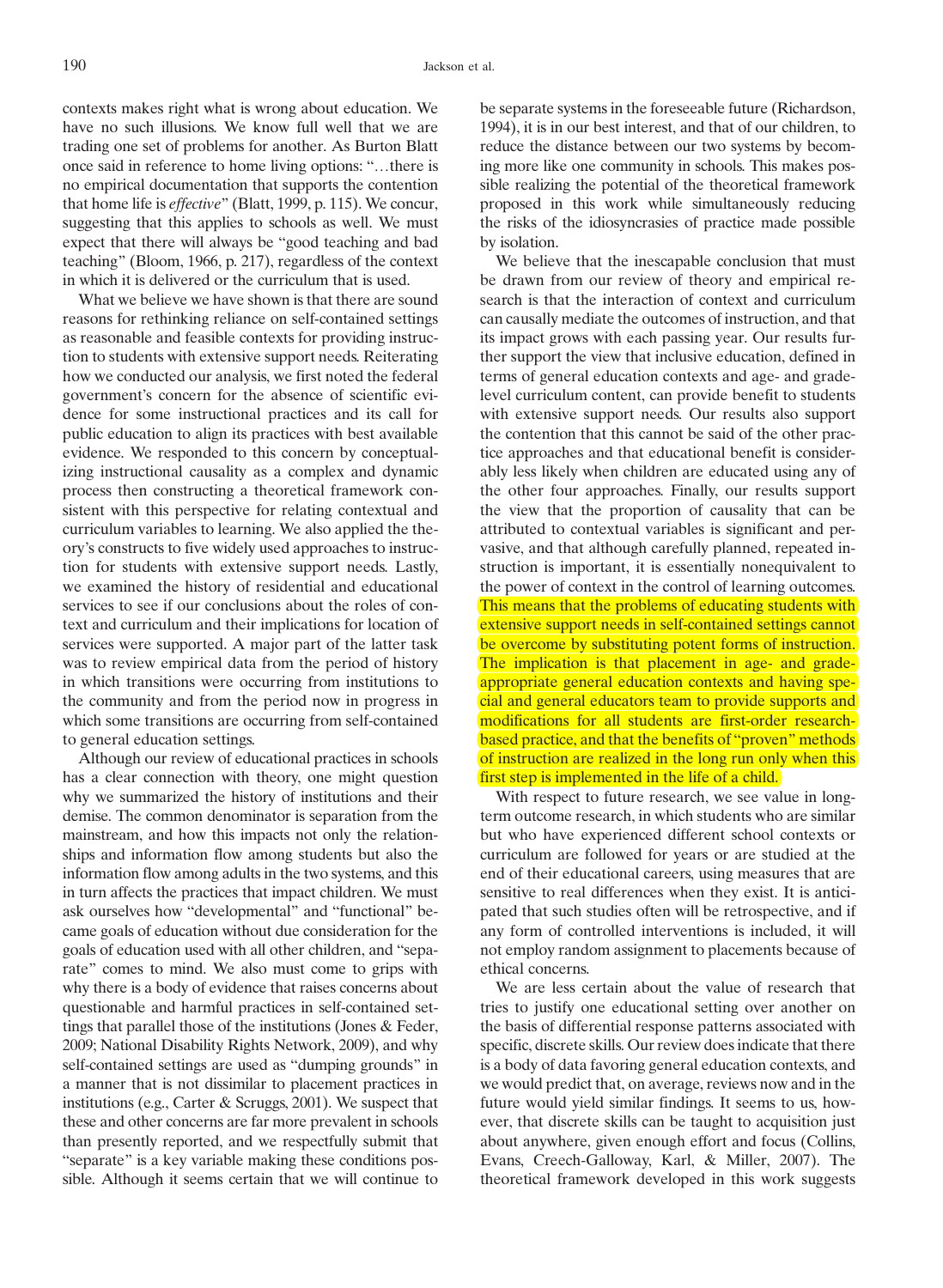that a much bigger picture must be considered when practitioners review these kinds of data. This framework implies that proof of quickly learning a single set of skills in, for example, a self-contained classroom does not change the more profound truth that, in the larger scheme of things, a child is being short changed if his or her services are being provided there.

What our field clearly needs is more research on how schools willing to make the change from relying on selfcontained services to more inclusive services can make this transition. We also stress the need for research on how to adapt general education strategies and materials to engage learners with extensive support needs in the general education curriculum. With respect to the latter, however, we assert that "general education curriculum" must be interpreted more broadly, from being only that which is represented by content standards to include both the explicit and the implicit curriculum that is experienced by general education students (see Ryndak, Moore, Orlando, & Delano, 2008/2009, this issue). Finally, future research should examine how to achieve more effective building-level collaboration, encourage selfadvocacy in relation to placement, and successfully transform resistant schools.

We also would like to see something similar to the research being done on school-wide positive behavior support (e.g., Horner & Sugai, 2000)—multiple studies at a national scale in which systems using inclusive education practices are promoted and studied, for purposes of identifying problems and ways for improving practice. These data then could be widely disseminated to help make these practices a reality for more schools and more children.

Although the findings from this review do not rely on data from large-scale studies with randomized designs, we have used the best available evidence in relation to theory and empirical research, and the implications for children who are in self-contained settings are significant. We urge the federal government to recognize the value of these findings and begin discouraging states and local communities from opening special schools, moving children into special classes on the basis of their labels and using special curriculum in place of general education curriculum with students who have extensive support needs. It can begin by first rethinking then changing to make more telling the ways that state report statistics on children served in general education versus separate settings. Another step would be to develop grant options, in relation to both the minimally competitive state grants and the highly competitive research grants, that more actively promote the inclusion of students with extensive support needs into general education contexts and curriculum. Grant offerings could do this by either delineating the kinds of practices that we have shown are supported by research as conditions important for funding or by making the implementation of these practices objectives for funded research.

It is said that science is not about proving truths; instead, it is about disproving the truths that have been established by earlier generations of scientists (Platt, 1964). The proposed theoretical framework describes broad patterns of causation that lead to educationally significant conclusions about how different configurations of context and curriculum affect learning across time; hence, one who is skeptical about our results must disprove aspects of the theory if he or she wishes to bring into question our interpretations of the empirical research and our conclusions. We are, however, confident that the constructs of the proposed theoretical framework are sound, that empirical research designed to test these constructs will tend to confirm them, and that our conclusions will hold as truths for generations to come.

## **References**

- Achenbaum, W. A. (1998). The social compact in American history. Generations, 22, 15-18.
- Anderson, L., Lakin, K. C., Mangan, T. W., & Prouty, R. W. (1998). State institutions: Thirty years of depopulation and closure. Mental Retardation, 36, 431-443.
- Artiles, A. J., & Bal, A. (2008). The next generation of disproportionality research: Toward a comparative model in the study of equity in ability differences. Journal of Special Education, 42, 4-14.
- Bandura, A. (1963). Social learning and personality development. New York: Holt, Rinehart, and Winston.
- Barker, R. G., & Wright, R. G. (1978). Standing patterns of behavior. In R. G. Barker (Ed.), Habitats, environments, and human behavior: Studies in ecological psychology and ecobehavioral science from the midwest psychological field station, 1947–1972 (pp. 24–28). San Francisco: Jossey-Bass.<br>Billingsley, F. F., & Liberty, K. A. (1982). The use of time-based
- data in instructional programs for the severely handicapped. Journal of the Association for Persons with Severe Handicaps,  $7,47-55.$
- Blatt, B. (1999). The controversies. In S. J. Taylor, S. D. Blatt, & D. L. Braddock (Eds.), In search of the promised land (pp. 105-119). Washington, DC: American Association on Mental Retardation.
- Blatt, B., & Kaplan, F. (1966). Christmas in purgatory: A photographic essay on mental retardation. New York: Allyn & Bacon.
- Bloom, B. S. (1966). Twenty-five years of educational research. American Educational Research Journal, 3, 211-221.
- Borgatti, S. P., Mehra, A., Brass, D. J., & Labianca, G. (2009). Network analysis in the social sciences. Science, 323, 892-895.
- Bouck, E. C. (2009). No Child Left Behind, the Individuals with Disabilities Act and functional curricula: A conflict of interest? Education and Training in Developmental Disabilities, 44,  $3 - 13$ .
- Boyd, B. A., Conroy, M. A., Asmus, J. M., McKenney. E. L. W., & Mancil, G. R. (2008). Descriptive analysis of classroom setting events on the social behaviors of children with autism spectrum disorder. Education and Training in Developmental Disabilities, 43, 186-197.
- Breen, C., & Haring, T. (1989). Methods for extending complex repertoires of critical skills. Santa Barbara, CA: University of California.
- Bronfenbrenner, U. (1979). The ecology of human development: Experiments by nature and design. Cambridge, MA: Harvard University Press.
- Bronfenbrenner, U. (1995). Developmental ecology through time and space: A future perspective. In P. Moen, G. H. Elder, & K. Lüscher (Eds.), Examining lives in context: Perspectives on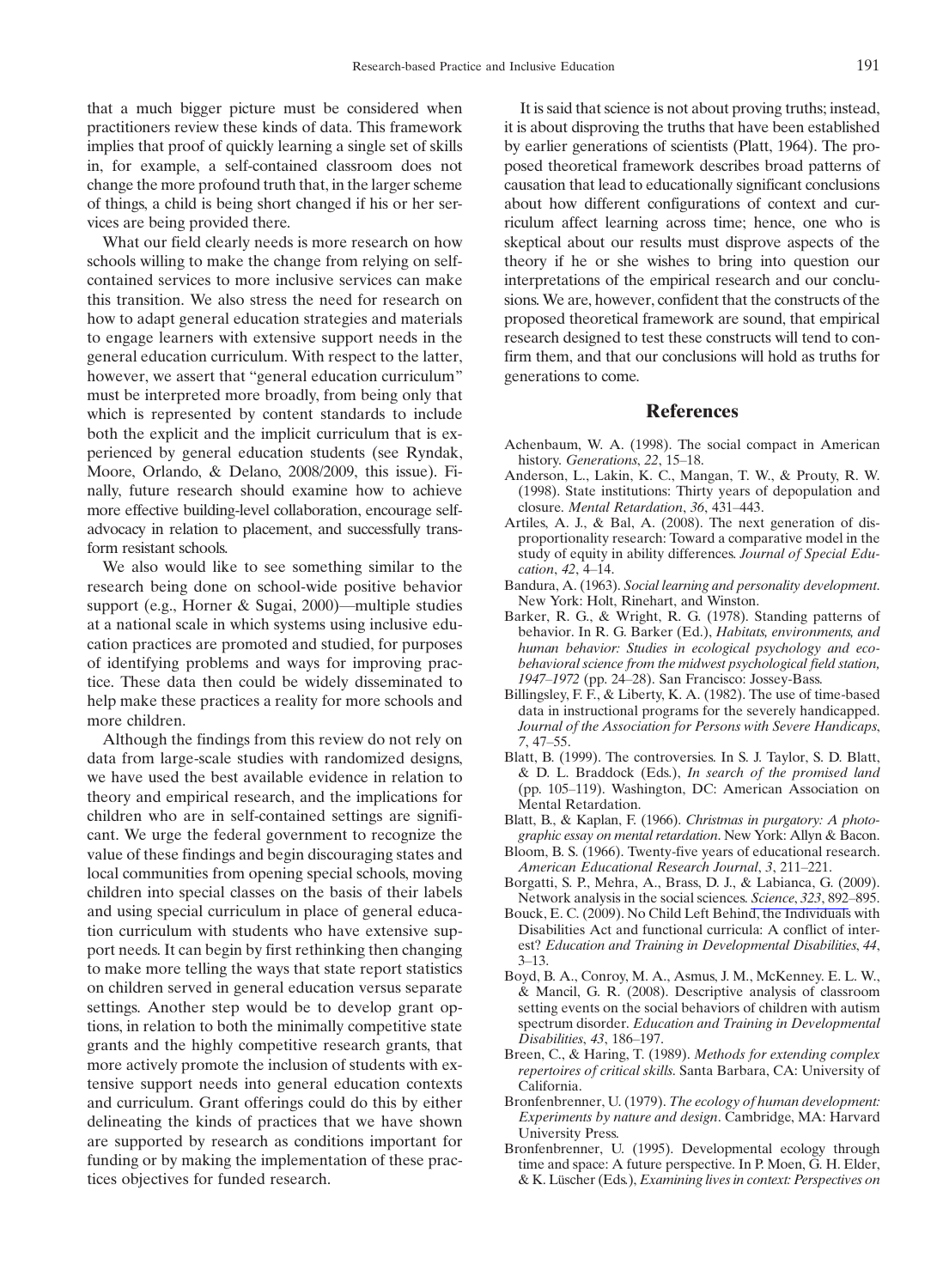the ecology of human development (pp. 619-647). Washington, DC: American Psychological Association.

- Browder, D. M., Ahlgrim-Delzell, L., Courtade, G., Gibbs, S. L., & Flowers, C. (2008). Evaluation of the effectiveness of an early literacy program for students with significant developmental disabilities. Exceptional Children, 75, 33-52.
- Browder, D. M., Wakeman, S. Y., Flowers, C., Rickelman, R. J., Pugalee, D., & Karvonen, M. (2007). Creating access to the general curriculum with links to grade-level content for students with significant cognitive disabilities: An explication of the concept. Journal of Special Education,  $41, 2-16$ .
- Brown, L., Branston-McLean, M., Baumgart, D., Vincent, L., Falvey, M., & Schroeder, J. (1979). Using characteristics of current and subsequent least restrictive environments in the development of curricular content for severely handicapped students. AAESPH Review, 4, 407-424.
- Brown, L., Falvey, M., Baumgart, D., Pumpian, I., Schroeder, J., & Gruenewald, L. (1980). Strategies for teaching chronological age appropriate functional skills to adolescent and young adult severely handicapped students. Madison, WI: University of Wisconsin-Madison and Madison Metropolitan School District.
- Brown, L., Hamre-Nietupski, S., Lyon, S., Branston, M. B., Falvey, M., & Gruenewald, L. (1978). Curricular strategies for developing longitudinal interactions between severely handicapped students and others and curricular strategies for teaching severely handicapped students to acquire and perform skills in response to naturally-occurring cues and corrections procedures. Madison, WI: Madison Metropolitan School District.
- Brown, L., Long, E., Udvari-Solner, A., Davis, L., VanDeventer, P., Ahlgren, C., et al. (1989). The home school: Why students with severe intellectual disabilities must attend the schools of their brothers, sisters, friends, and neighbors. Journal of the Association for Persons with Severe Handicaps, 14, 1-7.
- Brown, L., Nietupski, J., & Hamre-Nietupski, S. (1976). Criterion of ultimate functioning. In M. A. Thomas (Ed.), HEY, don't forget about me! (pp. 2-15). Reston, VA: The Council for Exceptional Children.
- Carter, E. W., Sisco, L. G., Brown, L., Brickham, D., & Al-Khabbaz, Z. A. (2008). Peer interactions and academic engagement of youth with developmental disabilities in inclusive middle and high school classrooms. American Journal on Mental Retardation, 113, 479-494.
- Carter, K. B., & Scruggs, T. E. (2001). Thirty-one students: Reflections of a first-year teacher of students with mental retardation. Journal of Special Education, 35, 100-104.
- Collins, B. C., Evans, A., Creech-Galloway, C., Karl, J., & Miller, A. (2007). Comparison of the acquisition and maintenance of teaching functional and core content sight words in special and general education settings. Focus on Autism and Other Developmental Disabilities, 22, 220-233.
- Connor, C. M., Morrison, F. J., & Slominski, L. (2006). Preschool instruction and children's emergent literacy growth. Journal of Educational Psychology, 98, 665-689.
- Cook, B. G., Tankersley, M., & Landrum, T. J. (2009). Determining evidence-based practices in special education. Exceptional Children, 75, 365-383.
- Copeland, S. R., Hughes, C., Agran, M., Wehmeyer, M. L., & Fowler, S. E. (2002). An intervention package to support high school students with mental retardation in general education classrooms. American Journal on Mental Retardation, 107,  $32 - 45$
- Cunningham, P. M., Hall, D. P., & Defee, M. (1998). Nonabilitygrouped, multilevel instruction: Eight years later. Reading Teacher, 51, 652-664.
- Cushing, L. S., & Kennedy, C. H. (1997). Academic effects of providing peer support in general education classrooms on students without disabilities. Journal of Applied Behavior Analysis, 30, 139-151.
- Darling-Hammond, L. (2007). The flat earth and education: How America's commitment to equity will determine our future. Educational Researcher, 36, 318-334.
- Davenport, J., Reid, D. K., & Fortner, A. K. (1999). Systemic practitioner discourses: Implications for consultation between general and special education. Journal of Educational and Psychological Consultation, 10, 25-50.
- Dear, P. (2006). The intelligibility of nature: How science makes sense of the world. Chicago: University of Chicago Press.
- Doss, S., & Reichle, J. (1989). Establishing communicative alternatives to the emission of socially motivated excess behavior: A review. Journal of the Association for Persons with Severe Handicaps, 14, 101-112.
- Doyle, P. M., Wolery, M., Ault, M. J., & Gast, D. L. (1988). System of least prompts: A literature review of procedural parameters. Journal of the Association for Persons with Severe Handicaps, 13, 28-40.
- Dugan, E., Kamps, D., Leonard, B., Watkins, N., Rheinberger, A., & Stackhaus, J. (1995). Effects of cooperative learning groups during social studies for students with autism and fourth-grade peers. Journal of Applied Behavior Analysis, 28,  $175 - 188.$
- Dymond, S. K., & Orelove, F. P. (2001). What constitutes effective curricula for students with severe disabilities? Exceptionality, 9, 109-122.
- Egan, K. (2008). The future of education: Reimagining our schools from the ground up. New Haven, CT: Yale University Press.
- Eisenhart, M., & Towne, L. (2003). Contestation and change in national policy on "scientifically based" education research. Educational Researcher, 32, 31-38.
- Evans, I. M., Salisbury, C. L., Palombaro, M. M., Berryman, J., & Hollowood, T. M. (1992). Peer interactions and social acceptance of elementary-age children with severe disabilities in an inclusive school. Journal of the Association for Persons with Severe Handicaps, 17, 205-212.
- Falvey, M. A. (1989). Community-based curriculum: Instructional strategies for students with severe handicaps (2nd ed.). Baltimore: Brookes.
- Ferguson, D. L., & Baumgart, D. (1991). Partial participation revisited. Journal of the Association for Persons with Severe Handicaps, 16, 218-227.
- Ferguson, D. L., Meyer, G., Jeanchild, L., Juniper, L., & Zingo, J. (1992). Figuring out what to do with the grownups: How teachers make inclusion "work" for students with disabilities. Journal of the Association for Persons with Severe Handicaps, 17, 218-226.
- Fisher, D. (1999). According to their peers: Inclusion as high school students see it. Mental Retardation, 37, 458-467.
- Fisher, D., & Frey, N. (2001). Access to the core curriculum: Critical ingredients for student success. Remedial and Special Education, 22, 148-157.
- Fisher, D., & Ryndak, D. L. (Eds.) (2001). Foundations of inclusive education: A compendium of articles on effective strategies to achieve inclusive education. Baltimore: TASH.
- Fisher, M., & Meyer, L. H. (2002). Development and social competence after two years for students enrolled in inclusive and self-contained educational programs. Research and Practice for Persons with Severe Disabilities, 27, 165–174.
- Foster, K. R., Vecchia, P., & Repacholi, M. H. (2000). Science and the precautionary principle. Science, 288, 979-981.
- Fryxell, D., & Kennedy, C. H. (1995). Placement along the continuum of services and its impact on students' social relationships. Journal of the Association for Persons with Severe Handicaps, 20, 259-269.
- Gast, D. L., Doyle, P. M., Wolery, M., Ault, M. J., & Farmer, J. (1991). Assessing the acquisition of incidental information by secondary-age students with mental retardation: Comparison of response prompting strategies. American Journal on Mental Retardation, 96, 63-80.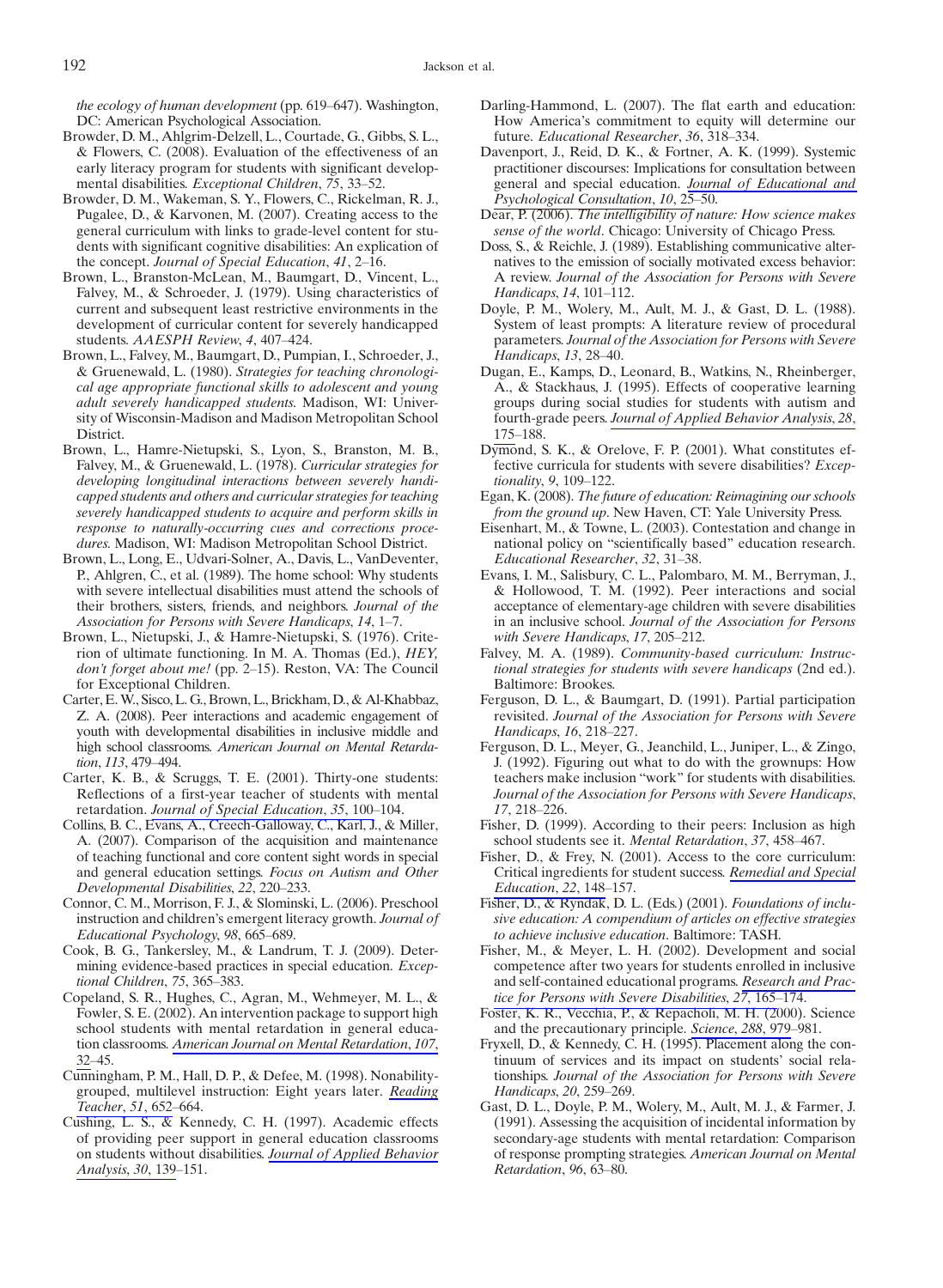- Gee, K., Harrell, R., & Rosenberg, R. (1987). Teaching orientation and mobility skills within and across natural opportunities for travel: A model designed for learners with multiple disabilities. In L. Goetz, D. Guess, & K. Stremel-Campbell (Eds.), Innovative program design for individuals with dual sensory impairments (pp. 127–157). Baltimore: Brookes.
- Giangreco, M. F., Edelman, S. W., Luiselli, T. E., & MacFarland, S. Z. C. (1997). Helping or hovering? Effects of instructional assistant proximity on students with disabilities. Exceptional Children, 64, 7–18.
- Gilberts, G. H., Agran, M., Hughes, C., & Wehmeyer, M. (2001). The effects of peer delivered self-monitoring strategies on the participation of students with severe disabilities in general education classrooms. Journal of the Association for Persons with Severe Handicaps, 26, 25-36.
- Goodlad, J. I. (1990). The occupation of teaching in schools. In J. I. Goodlad, R. Soder, & K. A. Sirotnik (Eds.), The moral dimensions of teaching (pp. 3-34). San Francisco: Jossey-Bass.
- Gould, S. J. (1981). The mismeasure of man. New York: Norton. Guess, D., Horner, R., Utley, B., Holvoet, J., Maxon, D., Tucker,
- D., et al. (1978). A functional curriculum sequencing model for teaching the severely handicapped. AAESPH Review, 3,  $202 - 215$ .
- Guess, D., Sailor, W., & Baer, D. M. (1977). A behavioral-remedial approach to language training for the severely handicapped. In E. Sontag (Ed.), Educational programming for the severely and profoundly handicapped (pp. 360-377). Reston, VA: Council for Exceptional Children.
- Halle, J. W., Baer, D. M., & Spradlin, J. E. (1981). Teachers' generalized use of delay as a stimulus control procedure to increase language use in handicapped children. Journal of Applied Behavior Analysis, 14, 389-409.
- Harris-Vanderheiden, D., & Vanderheiden, G. C. (1977). Basic considerations in the development of communicative and interactive skills for non-vocal severely handicapped children. In E. Sontag (Ed.), Educational programming for the severely and profoundly handicapped (pp. 323-334). Reston, VA: Council for Exceptional Children.
- Hart, B., & Risley, T. R. (1980). In vivo language intervention: Unanticipated general effects. Journal of Applied Behavior Analysis, 13, 407-432.
- Helmstetter, E., Peck, C. A., & Giangreco, M. F. (1994). Outcomes of interactions with peers with moderate or severe disabilities: A statewide survey of high school students. Journal of the Association for Persons with Severe Handicaps, 19, 263-276.
- Hoffer, T. B. (1992). Middle school ability grouping and student achievement in science and mathematics. Educational Evaluation and Policy Analysis, 14, 205-227.
- Hollowood, T. M., Salisbury, C. L., Rainforth, B., & Palombaro, M. M. (1995). Use of instructional time in classrooms serving students with and without severe disabilities. Exceptional Children, 61, 242-253.
- Horner, R. H., & Sugai, G. (2000). School-wide behavior support: An emerging initiative. Journal of Positive Behavior Interventions, 2, 231-232.
- Hunt, P., & Farron-Davis, F. (1992). A preliminary investigation of IEP quality and content associated with placement in general education versus special education classes. Journal of the Association for Persons with Severe Handicaps, 17, 247-253.
- Hunt, P., Farron-Davis, F., Beckstead, S., Curtis, D., & Goetz, L. (1994). Evaluating the effects of placement of students with severe disabilities in general education versus special education classes. Journal of the Association for Persons with Severe Handicaps, 19, 200-214.
- Hunt, P., & Goetz, L. (1997). Research on inclusive education programs, practice and outcomes for students with severe disabilities. Journal of Special Education, 31, 3-29.
- Hunt, P., Soto, G., Maier, J., & Doering, K. (2003). Collaborative teaming to support students at risk and students with

severe disabilities in general education classrooms. Exceptional Children, 69, 315-332.

- Hunt, P., Staub, D., Alwell, M., & Goetz, L. (1994). Achievement by all students within the context of cooperative learning groups. Journal of the Association for Persons with Severe Handicaps, 19, 290-301.
- Illingworth, R. S. (1975). The development of the infant and young child: Normal and abnormal development (6th ed.). London: Churchill Livingstone.
- Jackson, L., Ryndak, D. L., & Billingsley, F. (2000). Useful practices in inclusive education: A preliminary view of what experts in moderate to severe disabilities are saying. Journal of the Association for Persons with Severe Handicaps, 25, 129-141.
- Janney, R. E., & Snell, M. E. (1996). How teachers use peer interactions to include students with moderate and severe disabilities in elementary general education classes. Journal of the Association for Persons with Severe Handicaps, 21,  $72 - 80.$
- Janney, R. E., & Snell, M. E. (1997). How teachers include students with moderate and severe disabilities in elementary classes: The means and the meaning of inclusion. Journal of the Association for Persons with Severe Handicaps, 22, 159-169.
- Johnson, D. W., & Johnson, R. T. (2009). An educational psychology success story: Social interdependence theory and cooperative learning. Educational Researcher, 38, 365-379.
- Johnson, J. W., McDonnell, J., Holzwarth, V. N., & Hunter, K. (2004). The efficacy of embedded instruction for students with developmental disabilities enrolled in general education classes. Journal of Positive Behavior Interventions, 6, 214-227.
- Johnson,  $\overline{L}$ . (2005). First, do no harm—An argument against mandatory testing for students with intellectual disabilities. Mental Retardation, 43, 292-298.
- Jones, N. L., & Feder, J. (2009). The use of seclusion and restraint in public schools: The legal issues (Congressional Research Service, 7-5700). Retrieved from www.crs.gov R40522.
- Jorgensen, C. M., McSheehan, M., & Sonnenmeier, R. M. (2007). Presumed competence reflected in the educational programs of students with IDD before and after the Beyond Access professional development intervention. Journal of Intellectual and Developmental Disability, 32, 248-262.
- Kennedy, C., Shukla, S., & Fryxell, D. (1997). Comparing the effects of educational placement on the social relationships of intermediate school students with severe disabilities. Exceptional Children, 64, 31–47.
- Kim, S., Larson, S. A., & Lakin, K. C. (2001). Behavioral outcomes of deinstitutionalization of people with developmental disabilities: A review of U.S. studies conducted between 1980 and 1999. Journal of Intellectual and Developmental Disability, 26, 35-50.
- Kliewer, C., & Biklen, D. (2001). "School's not really a place for reading:" A research synthesis of the literate lives of students with severe disabilities. Journal of the Association for Persons with Severe Handicaps, 26, 1-12.
- Kozma, A., Mansell, J., & Beadle-Brown, J. (2009). Outcomes in different residential settings for people with intellectual disability: A systematic review. American Journal on Intellectual and Developmental Disabilities, 114, 193-222.
- Krajewski, J. J., & Hyde, M. S. (2000). Comparison of teen attitudes toward individuals with mental retardation between 1987 and 1998: Has inclusion made a difference? Education and Training in Mental Retardation and Developmental Disabilities, 35, 284-293.
- Kühl, S. (1994). The Nazi connection: Eugenics, American racism, and German national socialism. New York: Oxford University Press.
- Lakin, K. C., & Bruininks, R. H. (1983). Contemporary services to handicapped children and youth. In R. H. Bruininks &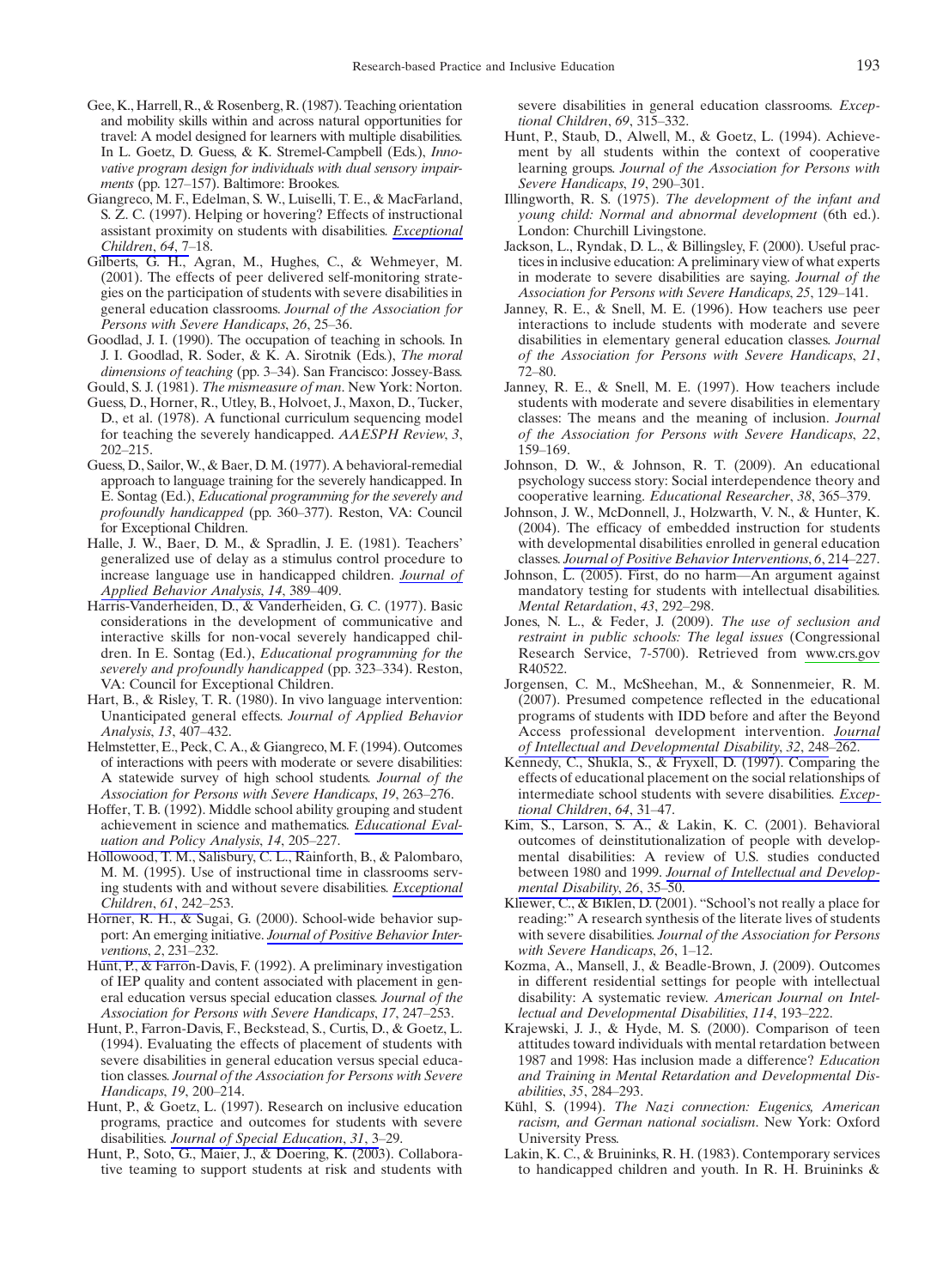K. C. Lakin (Eds.), Living and learning in the least restrictive environment (pp. 3-22). Baltimore: Brookes.

- Larsen, L. A. (1976). Deinstitutionalization. In M. A. Thomas (Ed.), HEY, don't forget about me! (pp. 124-145). Reston, VA: The Council for Exceptional Children.
- Larson, S. A., & Lakin, K. C. (1989). Deinstitutionalization of persons with mental retardation: Behavioral outcomes. Journal of the Association for Persons with Severe Handicaps, 14, 324 - 332
- Lerner, R. M., Wertlieb, D., & Jacobs, F. (2005). Historical and theoretical bases of applied developmental sciences. In R. M. Lerner, F. Jacobs, & D. Wertlieb (Eds.), Applied developmental psychology (pp. 3-30). Thousand Oaks, CA: Sage.
- Logan, K. R., Jacobs, H. A., Gast, D. L., Murray, A. M., Daino, K., & Skala, C. (1998). The impact of typical peers on the perceived happiness of students with profound multiple disabilities. Journal of the Association for Persons with Severe Handicaps, 23, 309-318.
- Logan, K. R., & Keefe, E. B. (1997). A comparison of instructional context, teacher behavior and engaged behavior for students with severe disabilities in general education and selfcontained elementary classrooms. Journal of the Association for Persons with Severe Handicaps, 22, 16-27.
- Logan, K. R., & Malone, D. M. (1998). Comparing instructional contexts of students with and without severe disabilities in general education classes. Exceptional Children, 64, 343-359.
- Lortie, D. C. (2002). Schoolteacher (2nd ed.). Chicago: University of Chicago Press.
- Mashburn, A. J., Justice, L. M., Downer, J. T., & Pianta, R. C. (2009). Peer effects on children's language achievement during pre-kindergarten. Child Development, 80, 686-702.
- Matzen, A. K., Ryndak, D. L., & Nakao, T. (in press). Middle school teams increasing access to general education for students with significant disabilities: Issues encountered and activities observed across contexts. Remedial and Special Education.
- McComas, J. J., Vollmer, T. R., & Kennedy, C. H. (2009). Descriptive analysis: Quantification and examination of behaviorenvironment interactions. Journal of Applied Behavior Analysis, 42, 411-412.
- McDonnell, J., Mathot-Buckner, C., Thorson, N., & Fister, S. (2001). Supporting the inclusion of student with moderate and severe disabilities in junior high school general education classes: The effects of class wide peer tutoring, multi-element curriculum and accommodations. Education and Treatment of Children, 24, 141-160.
- McDonnell, J., Thorson, N., Disher, S., Mathot-Buckner, C., & Ray, L. (2003). The achievement of students with developmental disabilities and their peers without disabilities in inclusive settings: An exploratory study. Education and Treatment of Children, 26, 224-236.
- McDonnell, J., Thorson, N., McQuivey, C., & Kiefer-O'Donnell, R. (1997). Academic engaged time of students with low incidence disabilities in general education classes. Mental Retardation, 35,  $18 - 26.$
- McLeskey, J., Henry, D., & Hodges, D. (1999). Inclusion: What progress is being made across disability categories? Teaching Exceptional Children, 31, 60-65.
- Meltzoff, A. N., Kuhl, P. K., Movellan, J., & Sejnowski, T. J. (2009). Foundations for a new science of learning. Science, 325, 284-288.
- Meyer, L. H., & Evans, I. M. (1993). Science and practice in behavioral intervention: Meaningful outcomes, research validity, and usable knowledge. Journal of the Association for Persons with Severe Handicaps, 18, 224-234.
- Miles, P. E., Cole, K. N., Jenkins, J. R., & Dale, P. S. (1998). Effects of differing levels of inclusion on preschoolers with disabilities. Exceptional Children, 65, 79-90.
- Millar, D. C., Light, J. C., & Schlosser, R. W. (2006). The impact of augmentative and alternative communication intervention

on the speech production of individuals with developmental disabilities: A research review. Journal of Speech, Language, and Hearing Research, 49, 248-264.

- Mobbs, D., Yu, R., Meyer, M., Passamonti, L., Seymour, B., Calder, A. J., et al. (2009). A key role for similarity in vicarious reward. Science, 324, 900.
- Moses, M. S., & Chang, M. J. (2006). Toward a deeper understanding of the diversity rationale. Educational Researcher, 35,  $6 - 11.$
- Murphy, R., Cooper, Z., Hollon, S. D., & Fairburn, C. G. (2009). How do psychological treatments work? Investigating mediators of change. Behaviour Research and Therapy, 47, 1-5.
- Nagy, W. E., Herman, P. A., & Anderson, R. C. (1985). Learning words from context. Reading Research Quarterly, 20, 233-253.
- Nasir, N. S., Rosebery, A. S., Warren, B., & Lee, C. D. (2006). Learning as a cultural process: Achieving equity through diversity. In R. K. Sawyer (Ed.), The Cambridge Handbook of the Learning Sciences (pp. 489–504). Cambridge: Cambridge University Press.
- National Disability Rights Network. (2009). School is not supposed to hurt: Investigative report on abusive restraint and seclusion in schools. Retrieved from http://www.napas.org/sr/ SR-Report.pdf.
- National Research Council. (2002). Scientific research in education. Washington, DC: National Academy Press.
- Nietupski, J. A., & Hamre-Nietupski, S. M. (1987). An ecological approach to curriculum development. In L. Goetz, D. Guess, & K. Stremel-Campbell (Eds.), Innovative program design for individuals with dual sensory impairments (pp. 225–253). Baltimore: Brookes.
- Nietupski, J., Hamre-Nietupski, S., & Ayers, B. (1984). Review of task analytic leisure skill training efforts: Practitioner implications and future research needs. Journal of the Association for Persons with Severe Handicaps, 9, 88-97.
- Odom, S., Brantlinger, E., Gersten, R., Horner, R. H., Thompson, B., & Harris, K. R. (2005). Research in special education: Scientific methods and evidence-based practices. Exceptional Children, 71, 137-148.
- Platt, J. R. (1964). Strong inference: Certain systematic methods of scientific thinking may produce much more rapid progress than others. Science, 146, 347-353.
- Richardson, J. G. (1994). Common, delinquent, and special: On the formalization of common schooling in the American States. American Educational Research Journal, 31, 695-723.
- Rotter, J. B. (1982). Social learning theory. In J. B. Rotter (Ed.), The development and application of social learning theory: Selected papers (pp. 301-323). New York: Praeger Publications.
- Ryndak, D. L., & Fisher, D. (Eds.) (2003). The foundations of inclusive education: A compendium of articles on effective strategies to achieve inclusive education (2nd ed.). Baltimore: Paul H. Brookes.
- Ryndak, D. L., Moore, M. A., Orlando, A.-M., & Delano, M. (2008/2009). Access to the general curriculum: The mandate and the role of context in research-based practice for students with extensive support needs. Research and Practice for Persons with Severe Disabilities, 33-34, 199-213.
- Ryndak, D. L., Morrison, A. P., & Sommerstein, L. (1999). Literacy before and after inclusion in general education settings: A case study. Journal of the Association for Persons with Severe Handicaps, 24, 5-22.
- Ryndak, D. L., Ward, T., Alper, S., Montgomery, J., & Storch, J. F. (in press). Adult outcomes of two persons with significant disabilities served in self-contained and general educational settings. Education and Training in Developmental Disabilities.
- Ryndak, D. L., Ward, T., Alper, S., Storch, J. F., & Montgomery, J. (2010). Long-term outcomes of services in inclusive and selfcontained settings in a one-building school district for brothers with comparable diagnoses. Education and Training Developmental Disabilities, 45, 38-53.